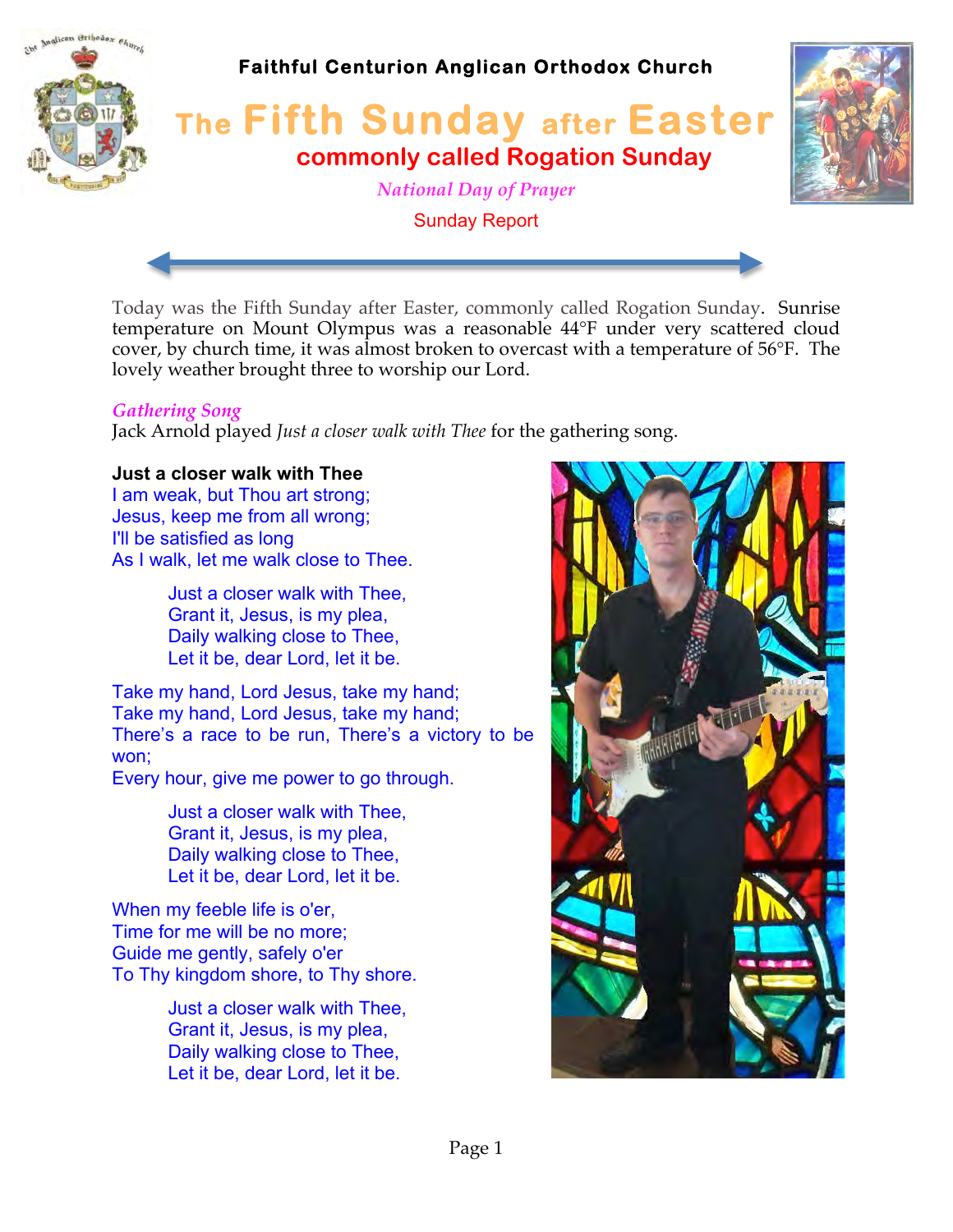#### *Sign over the Door*

Whosoever thou art that entereth this church, remember it is the House of God; be reverent, be silent, be thoughtful & prayerful; and leave it not without a prayer to God for thyself, for him who ministers, and for those who worship here.

#### *Rogation Sunday*

The fifth Sunday after Easter is commonly called Rogation Sunday from the words in the Gospel appointed for the day: "Whatever you ask the Father in my name, he will give to you". (The Latin is 'Rogare' - to ask.) In the strictly biblical context, the chief thing to ask for is the spirit of God to enable us to be true children of God.

In the Western Catholic Churches, including the older Anglican traditions particularly before the Reformation and in some higher churches afterwards, processions to bless the crops and to include "beating the bounds", developed from the o1d Roman rites of "Robigalia" ("robigo": Latin for "rust" or "mould"), when prayers would be offered to the deity for crops to be spared from mildew.

Today the emphasis has shifted. Asking for God's blessing on growing crops in fields and gardens, and on young lambs and calves remain. In the agricultural cycle, the main themes are seed sowing and the tending of the young plants and animals. This does not pre-suppose that all sowing takes place around Rogation. Sowing is done all the year round, as does the birth and rearing of the young. It is convenient to fix on one particular festival the time to remember these before God in a public way.

In the Northern Hemisphere, Rogation Sunday takes place in the springtime, when there is a renewing of the earth. In this country, it follows Easter, the season of resurrection. Renewal and resurrection therefore are also underlying themes of this occasion.

The main thing to remember is "Ask and ye shall receive."

### *National Day of Prayer*

This year's National Day of Prayer<sup>1</sup> was remarkable in that for the first time the President of the United States felt no need to make any kind of pretense that he was a Christian. He is apparently quite comfortable in the office to which he was elected and no longer needs make a show of being the Christian he is not. That makes our prayers for him all the more needed.

#### **One Nation Under God, Indivisible, With Liberty and Justice For All** Thursday, 2 May 2013

**OST** Gracious Heavenly Father, from whom no dark or secret thing is hidden, Lighten the hearts of our people and national leaders with the glorious Truth Lof thy pure Gospel. Restore in the public places our reverence for you and of **VECT** Gracious Heavenly Father, from whom no dark or secret thing is hidden, Lighten the hearts of our people and national leaders with the glorious Truth thy pure Gospel. Restore in the public places our reverence for yo your Holy Light be dispersed from our High Towers and your Truth again expounded from the pulpits of America as in the days of our early establishment. Gather us together of all the nations of the earth under the shadow of your beneficent and everlasting Wings. May thy people of this land once more become a people of prayer

 $1$  36 USC § 119 - Congress, by Public Law 100-307, as amended, has called on the President to issue each year a proclamation designating the first Thursday in May as a "National Day of Prayer."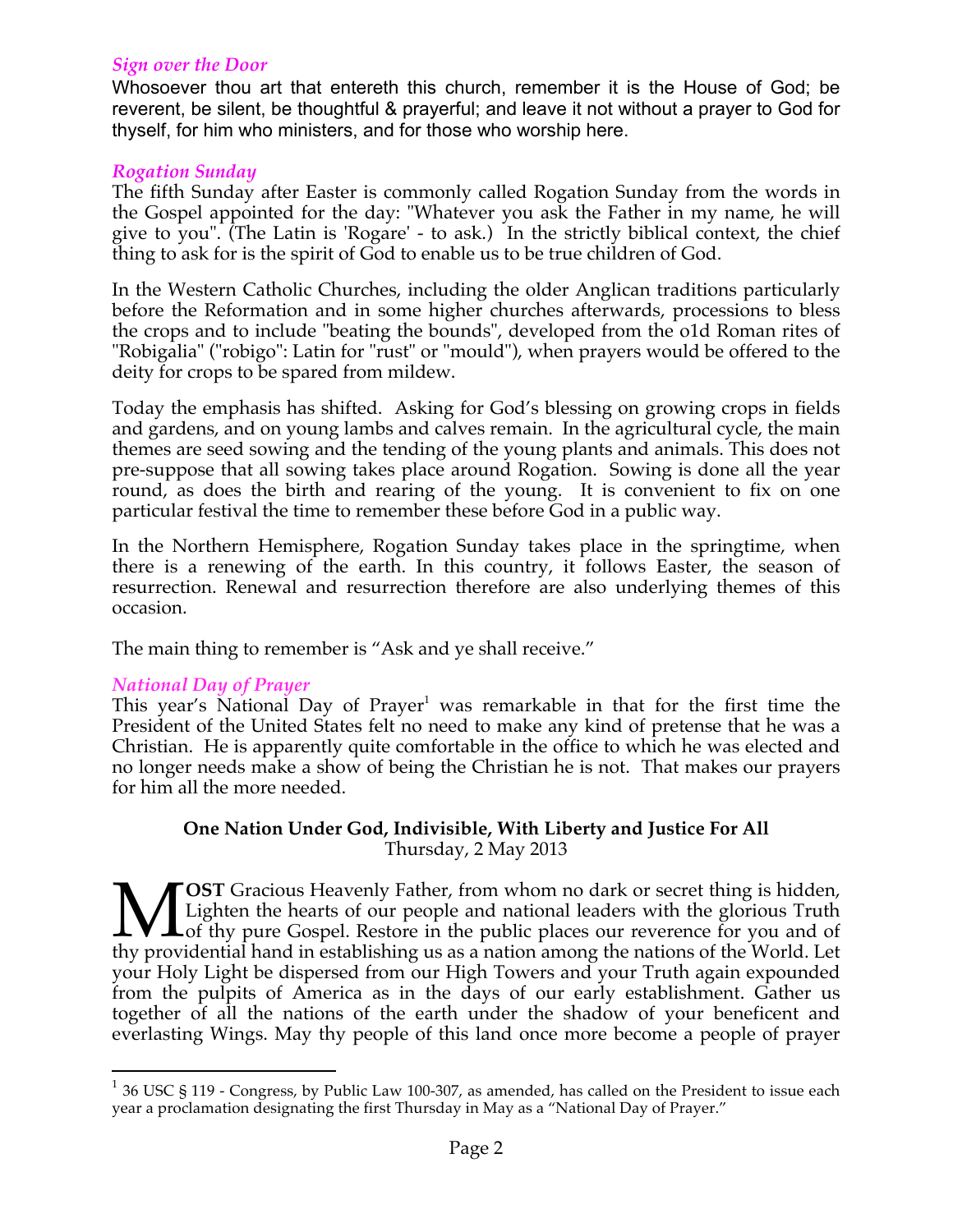and devotion to Thee and of the pure religion that illumines the Church wherever she may appear. Protect us from the curse of arrogant Pride and lustful living, and Defend our homes from the ungodly exploits of the Adversary. Make us a nation mindful of thy Sovereignty and Obedient to thy Will. To thee we will give all glory and honor in the precious name of thy dear Son, our Lord, Jesus Christ. *Amen.*

> Jerry L. Ogles, DD Presiding Bishop of the Anglican Orthodox Communion Worldwide

### *For Our Country.* BCP 36

LMIGHTY God, who hast given us this good land for our heritage; We humbly beseech thee that we may always prove ourselves a people mindful of thy favour and glad to do thy will. Bless our land with honourable industry, sound LMIGHTY God, who hast given us this good land for our heritage; We humbly beseech thee that we may always prove ourselves a people mindful of thy favour and glad to do thy will. Bless our land with honourable industry, sou and arrogancy, and from every evil way. Defend our liberties, and fashion into one united people the multitudes brought hither out of many kindreds and tongues. Endue with the spirit of wisdom those to whom in thy Name we entrust the authority of government, that there may be justice and peace at home, and that, through obedience to thy law, we may show forth thy praise among the nations of the earth. In the time of prosperity, fill our hearts with thankfulness, and in the day of trouble, suffer not our trust in thee to fail; all of which we ask through Jesus Christ our Lord. *Amen*.

*A Prayer for The President of the United States, and all in Civil Authority.* BCP 32

LMIGHTY God, whose kingdom is everlasting and power infinite; Have mercy upon this whole land; and so rule the hearts of thy servants The President of the United States, *The Governors of the various States*, and all others in authority, that LMIGHTY God, whose kingdom is everlasting and power infinite; Have mercy upon this whole land; and so rule the hearts of thy servants The President of the LUnited States, *The Governors of the various States*, and all othe glory; and that we and all the People, duly considering whose authority they bear, may faithfully and obediently honour them, according to thy blessed Word and ordinance; through Jesus Christ our Lord, who with thee and the Holy Ghost liveth and reigneth ever, one God, world without end. *Amen.*

# *A prayer from George Washington*

**LMIGHTY** God; we make our earnest prayer that Thou wilt keep the United States in Thy holy protection; that Thou wilt incline the hearts of the citizens to **A**cultivate a spirit of subordination and obedience to government....And finally **ALINIGHTY** God; we make our earnest prayer that Thou wilt keep the United States in Thy holy protection; that Thou wilt incline the hearts of the citizens to cultivate a spirit of subordination and obedience to government and to demean ourselves with that charity, humility and pacific temper of mind which were the characteristics of the Divine Author of our blessed religion, and without a humble imitation of whose example in these things we can never hope to be a happy nation. Grant our supplication, we beseech Thee, through Jesus Christ our Lord. AMEN.

**NB** – What a similarity of wording of Washington, our Founding Documents, and the words of the Book of Common Prayer. This prayer could be a national Collect. Perhaps we should dispense with the swindlers, vote frauds, and socialists in Washington and seek diligently to find a man with the character of Washington.

*-brought forth by Bishop Jerry Ogles*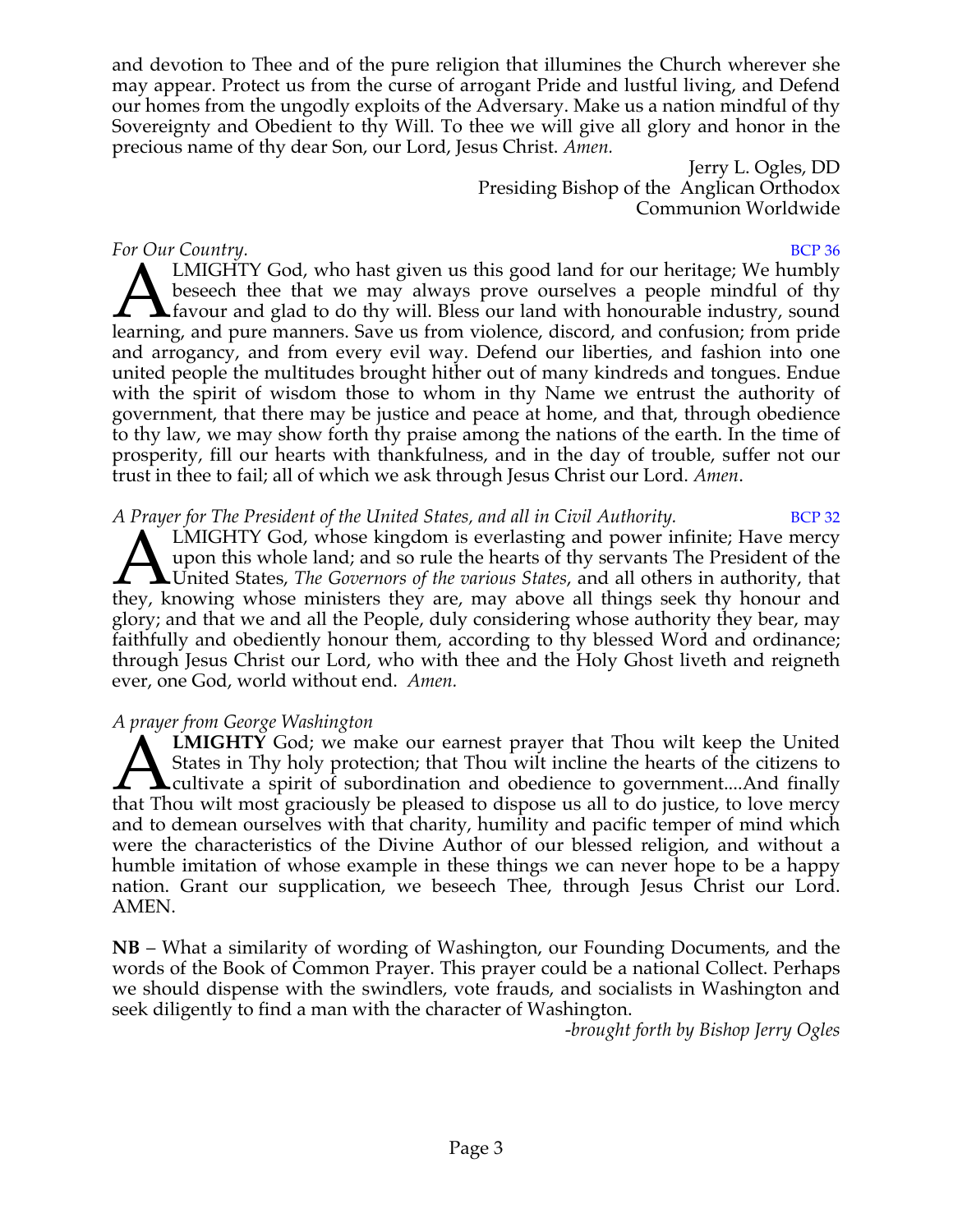#### *On Point*

Someone asked, where do the quotes come from? The answer is from the people who uttered them. But, how did you find them? Oh, that. Mostly from Rev Bryan Dabney, a few from other place, but mostly from Bryan. He always has a few great ones to share. So, on to the On Point quotes –

It is being said that the chief need of the Church today is to repent because of its lack of unity... we would suggest that before she repents of her disunity, she must repent of her apostasy. She must repent of her perversion of, and substitutes for, the faith once delivered to the saints. She must repent of setting up her own thinking and methods over against the divine revelation in Holy Scripture. Here lies the reason for her lack of spiritual power and inability to deliver a living message in the power of the Holy Ghost to a world ready to perish.

> *Martin Lloyd Jones*  $20<sup>th</sup>$  century Welsh theologian and author.

When we are hard beset with this world, or with the severer trials within the Church, we find it a most blessed thing to pillow our head upon the bosom of our Saviour.

The Rev. Charles H. Spurgeon– 19th century English pastor and author (Morning and Evening, p. 594).

The nature of true repentance is clearly and unmistakably laid down in Scripture. It begins with the knowledge of sin. It goes on to work sorrow for sin. It leads to confession of sin before God. It shows itself before man by a thorough breaking off from sin. It results in producing a habit of deep hatred for all sin. Above all, it is inseparably connected with lively faith in the Lord Jesus Christ. Repentance like this is the characteristic of all true Christians.

> *JC Ryle*  $19<sup>th</sup>$  century Anglican bishop and author.

The firewall we have against postmodernism (which is a fancy name for paganism) is an inerrant, authoritative Bible. Our sin problem finds its remedy through the gospel that is revealed in the Bible. We find morals and restraint from our sinful tendencies through the law of God revealed by God through the Biblical writers. Western Civilization used to be based on such ideas.

> *Bob DeWaay*  $20<sup>th</sup>$  and  $21<sup>st</sup>$  century American Christian commentator.

The state is comprised of such a network of lies and contradictions, that it is unreasonable for us to expect truth to come from the mouths of its politicians and other officials. Indeed, one could almost take any statement uttered by such scoundrels, reverse its meaning, and arrive at the truth of what policies are being promoted. I am reminded of the phrase, popular in England, that "one should not accept something as true until it has been officially denied."

> *Butler Shaffer* 20<sup>th</sup> and 21<sup>st</sup> century American Libertarian professor and author (The New Babbleon, 4-24-13).

How strangely will the tools of a tyrant pervert the plain meaning of words! *Samuel Adams*  $18<sup>th</sup>$  century American patriot (from a letter to John Pitts 21 January 1776).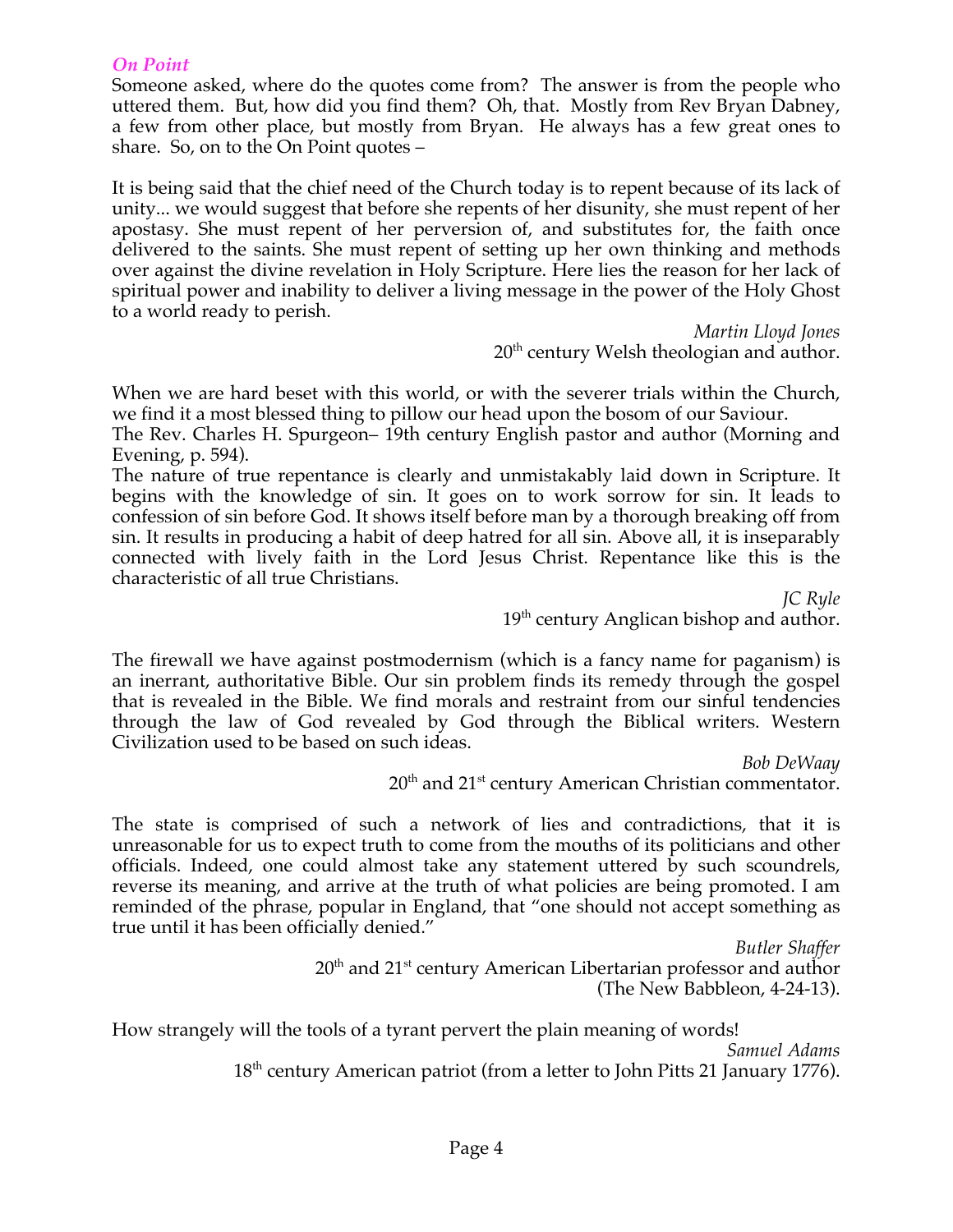### *Propers*

Each Sunday there are Propers: special prayers and readings from the Bible. There is a Collect for the Day; that is a single thought prayer, most written either before the refounding of the Church of England in the 1540s or written by Bishop Thomas Cranmer, the first Archbishop of Canterbury after the re-founding.

The Collect for the Day is to be read on Sunday and during Morning and Evening Prayer until the next Sunday. The Epistle is normally a reading from one of the various Epistles, or letters, in the New Testament. The Gospel is a reading from one of the Holy Gospels, Matthew, Mark, Luke and John. The Collect is said by the minister as a prayer, the Epistle can be read by either a designated reader (as we do in our church) or by one of the ministers and the Holy Gospel, which during the church service is read by an ordained minister.

The propers are the same each year, except if a Red Letter Feast, that is one with propers in the prayerbook, falls on a Sunday, then those propers are to be read instead, except in a White Season, where it is put off. Red Letter Feasts, so called because in the Altar Prayerbooks the titles are in red, are special days. Most of the Red Letter Feasts are dedicated to early saints instrumental in the development of the church, others to special events. Some days are particularly special and the Collect for that day is to be used for an octave (eight days) or an entire season, like Advent or Lent.

The Propers for today are found on Page 175-176, with the Collect first:

#### The Collect for The Fifth Sunday after Easter, commonly called Rogation Sunday. *The Collect.*

**LORD**, from whom all good things do come; Grant to us thy humble servants, that by thy holy inspiration we may think those things that are good, and by thy merciful guiding may perform the same; through our Lord Jesus Christ. *Amen.* **O**

Dru Arnold read the Epistle which came from the First Chapter of the General Epistle of

Saint James beginning at the Twenty-Second Verse. Saint James tells us not to just talk about being Christians, but to act on those beliefs and do things. We act in accordance with the principles set forth by Christ. We gain our salvation through the freely given gift of Grace by our Lord Jesus Christ. Once given, and accepted; if we truly accept the gift, it will be evident in our actions.

St. James reminds us we not only must:

 $\triangleright$  Talk the Talk: but  $\triangleright$  Walk the Walk.

We do not gain eternal life and salvation by our good works here on earth, but only by the Grace of God, through His Son, our Savior, Jesus Christ.

Through Christ our sins are atoned for that we might go to heaven. True enough, but we demonstrate our attempt to follow his instructions by our works here on earth. Remember, it is by only by our actions we are we truly known.

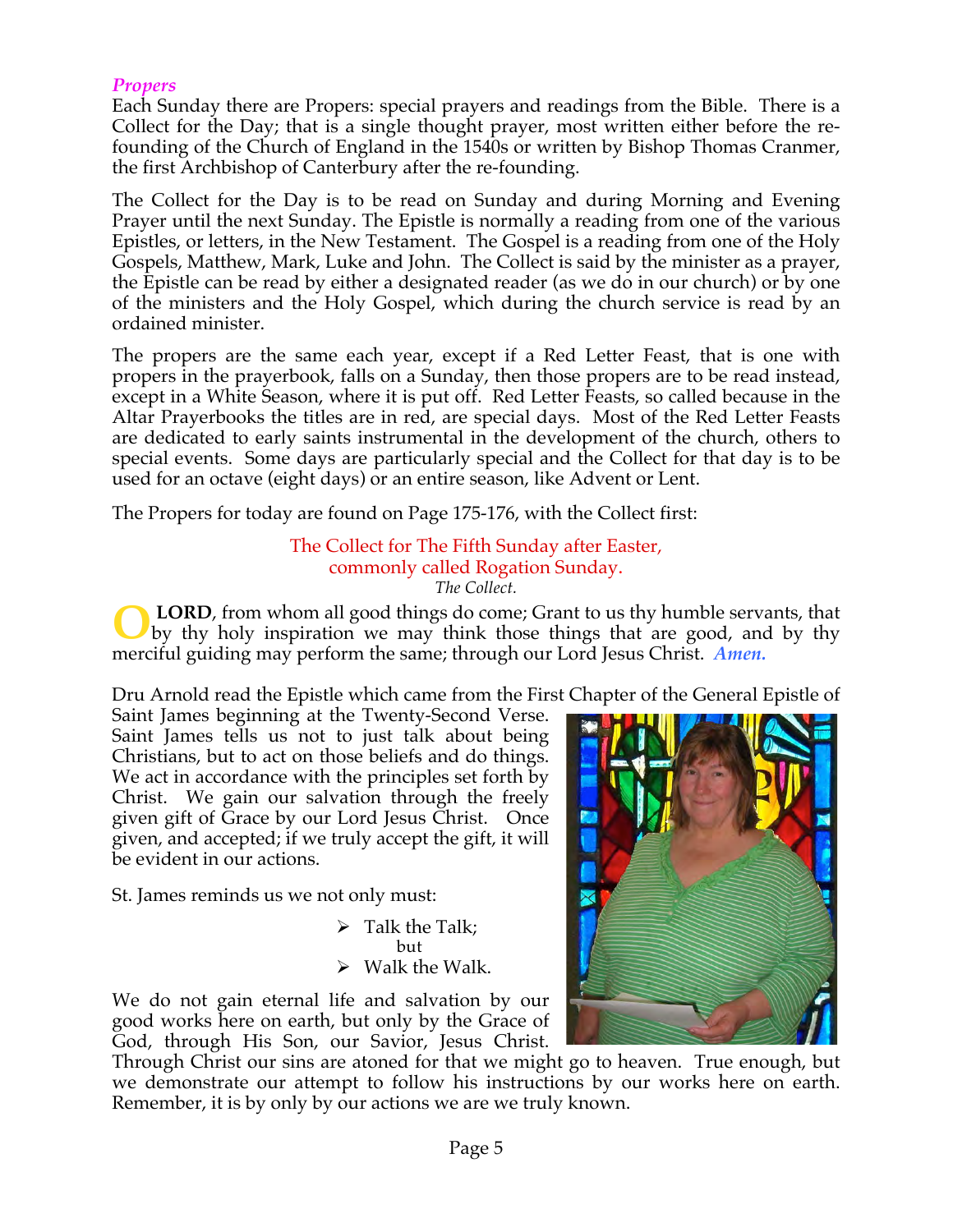E ye doers of the word, and not hearers only, deceiving your own selves. For if any be a hearer of the word, and not a doer, he is like unto a man beholding his natural face in a glass: for he beholdeth himself, and goeth his way, and E ye doers of the word, and not hearers only, deceiving your own selves. For if any be a hearer of the word, and not a doer, he is like unto a man beholding his natural face in a glass: for he beholdeth himself, and goeth law of liberty, and continueth therein, he being not a forgetful hearer, but a doer of the work, this man shall be blessed in his deed. If any man among you seem to be religious, and bridleth not his tongue, but deceiveth his own heart, this man's religion is vain. Pure religion and undefiled before God and the Father is this, To visit the fatherless and widows in their affliction, and to keep himself unspotted from the world.

Hap Arnold read today's Holy Gospel came from the Sixteenth Chapter of the Gospel

according to Saint John beginning at the Twenty-Third Verse. Jesus told his disciples that when they pray to the Father, they should ask in His Name and what they asked for would be given. But, you must ask to receive. Jesus told us not to ask Him to pray to the Father, but rather that we pray directly to the Father, asking for what we will in His name, because God loves us because we love Jesus. This explains why many of our prayers end in, "we ask all this in the name of our Lord and Savior Jesus Christ," or similar words. So, if we are to if we are not to ask Jesus to pray for us, why would we ask "saints" and such. We can talk directly to God and we are supposed to!

Jesus went on to say the forces of this world would scatter the disciples, they would be



alone in the world. Yet like Jesus, they would not be abandoned by all; He would be with them, as would the Father. For as always, the Father is with them, as He is with Him; as He is with us.

ERILY, verily, I say unto you, Whatsoever ye shall ask the Father in my name, he will give it you. Hitherto have ye asked nothing in my name: ask, and ye shall receive, that your joy may be full. These things have I spoken unto you in **PERILY**, verily, I say unto you, Whatsoever ye shall ask the Father in my name, he will give it you. Hitherto have ye asked nothing in my name: ask, and ye shall receive, that your joy may be full. These things have I spo shall shew you plainly of the Father. At that day ye shall ask in my name: and I say not unto you, that I will pray the Father for you: for the Father himself loveth you, because ye have loved me, and have believed that I came out from God. I came forth from the Father, and am come into the world: again, I leave the world, and go to the Father. His disciples said unto him, Lo, now speakest thou plainly, and speakest no proverb. Now are we sure that thou knowest all things, and needest not that any man should ask thee: by this we believe that thou camest forth from God. Jesus answered them, Do ye now believe? Behold, the hour cometh, yea, is now come, that ye shall be scattered, every man to his own, and shall leave me alone: and yet I am not alone, because the Father is with me. These things I have spoken unto you, that in me ye might have peace. In the world ye shall have tribulation: but be of good cheer; I have overcome the world.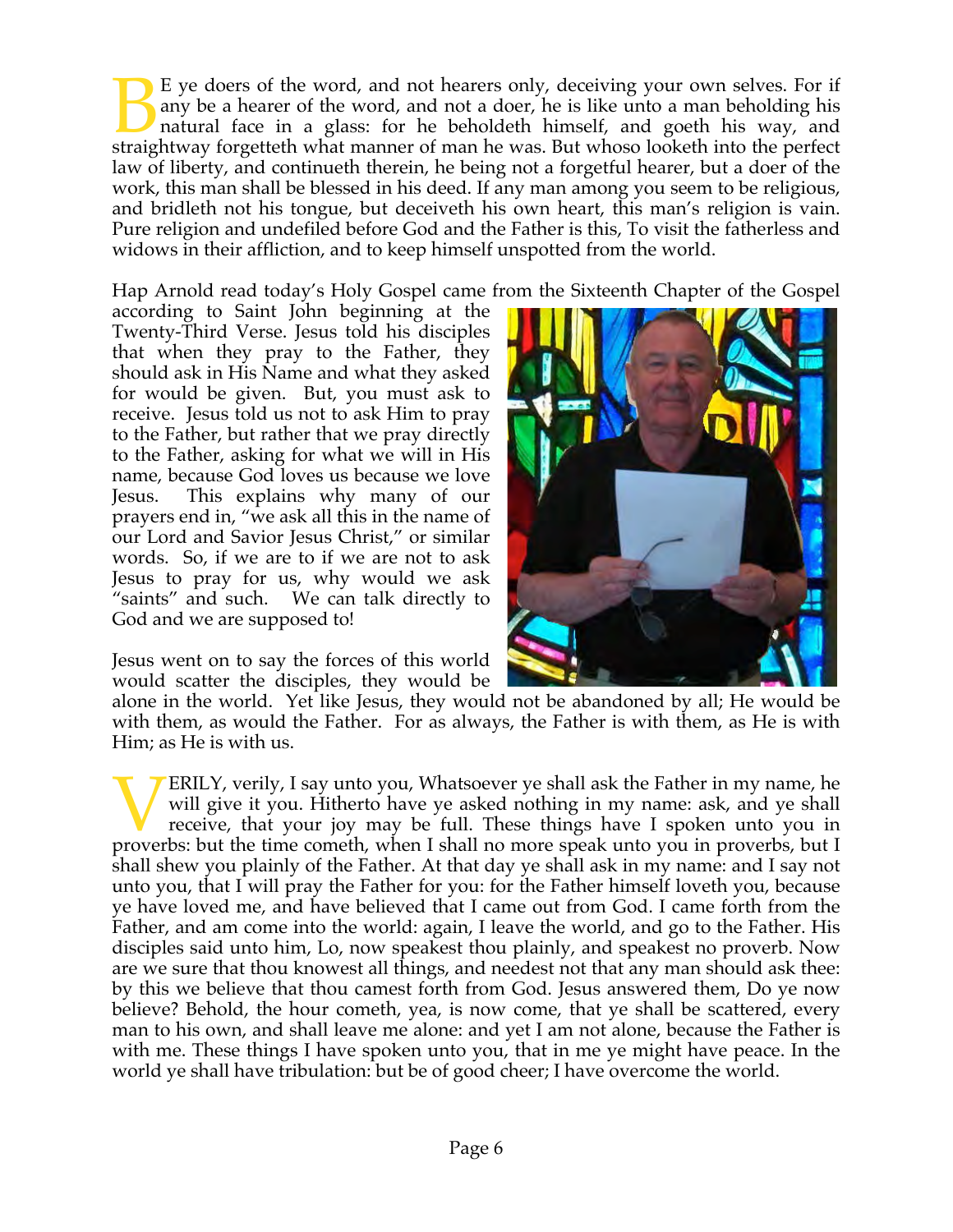# *Sermon – Reverend Deacon Jack Arnold - Time and Action*



Today's sermon brought the Collect, Epistle and Gospel together and is partly contained in the forewords above.

> We are in the Easter Season which consists of Easter and the following four Sundays, until we get to Rogation Sunday. This is a time we should work on centering our lives on the central figure in our religion, Jesus Christ.

Consider these words from the Collect:

… by thy holy inspiration we may think those things that are good, and by thy merciful guiding may perform the same …

As we near the Ascension and thus Pentecost and the arrival of the Holy Ghost, we ask for God's "holy inspiration we may think those things that are good", that is to say help from the Holy Ghost so we might direct our souls to the things we cannot see as good without His Help. Once we see them, we need His "merciful guiding may perform the same…". After all, what good is it to know what we should do, if we won't, can't or don't do it?

That brings us right to Saint James' point, we gain our salvation through the freely given gift of Grace by our Lord Jesus Christ. Once given, it must be accepted. If we truly accept the gift, it will be evident in our actions. If you are going to be a Christian, the key is right there – BE. Being requires action, not just diction. Many can talk the talk, but can they walk the walk too? Being a Christian requires doing both, which may be very difficult sometimes, but it must be done. If you are going to be a Christian, what you say is of little import to what you DO. Do your actions reflect God's image or that of the other guy? Who do you put first? Pretty basic questions that often we don't like the answer to. But they must be answered nevertheless, all the same.

We find a lot of help in John's words, he give us insight into things that none of the other disciples do. We need help. We pray for help. So, what about prayer? Let's start with who do we pray to?

Jesus is pretty clear. Don't pray to Him, pray to God. Feel free to use His Name. Pray to God in His Name. He tells us God loves us because we love Jesus. But, pray to God. I think that not many people have ever understood this part of scripture, as I have heard people pray to Jesus when he is not the correct person to address your prayers to. He specifically tells us to direct the prayers to His Father, who can better help us.

If that is the case, seems like it pretty much rules out praying to Saint Bob, does it not? And besides, why would we be praying to another human anyway, who we may or may not put any trust in. But if we pray to God, we can be certain that he will answer us, and even if we don't like the answer, we know that is the course we will have to take. It doesn't matter if we like God's answer or not, we still have to listen to it, and do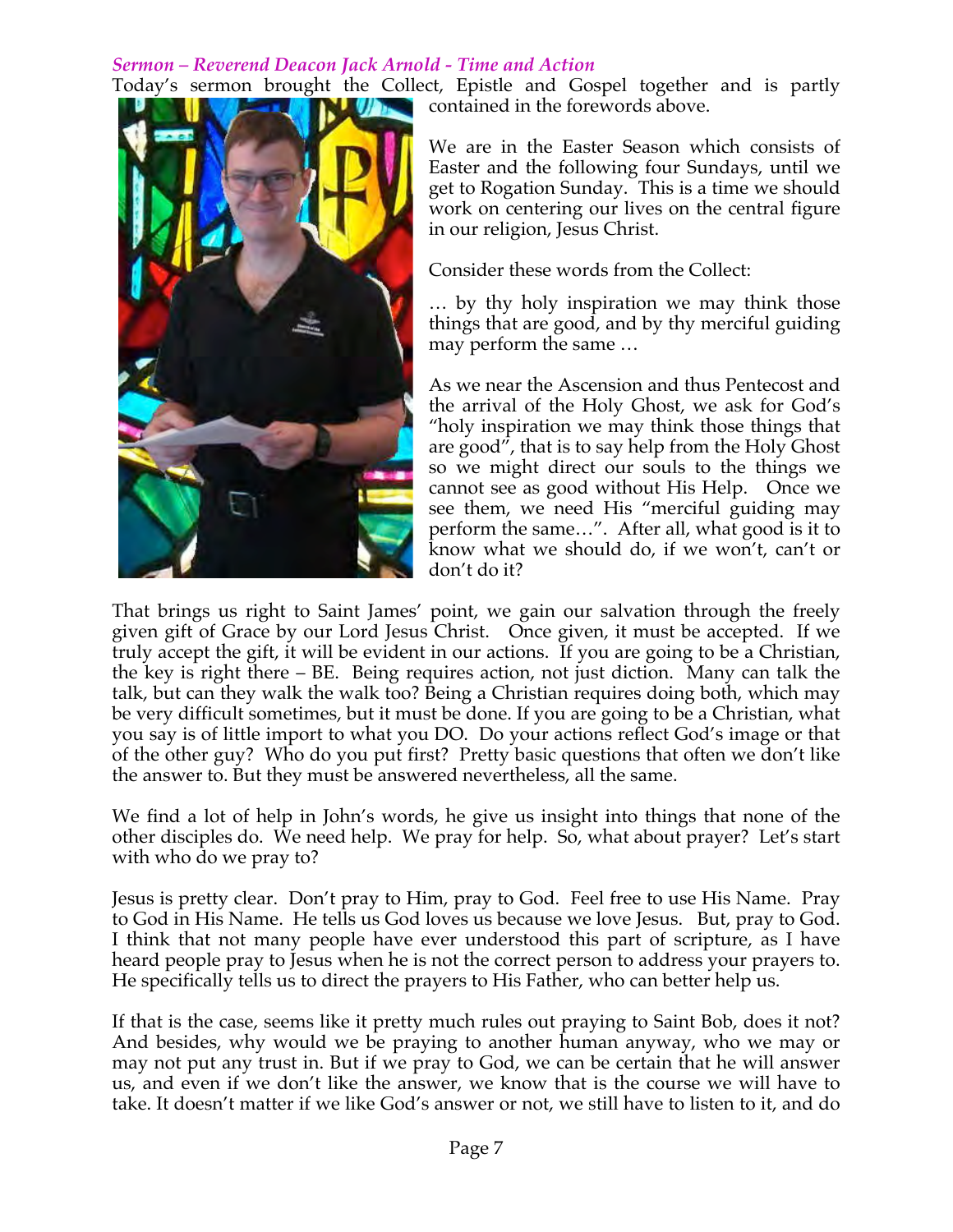it anyway, knowing it will be the right path in the end.

So, pray to God, ask for what you want in Jesus Name. He always listens and He always delivers. The problem for us is that what He delivers is what we need, not necessarily what we want.

Need and want, they are both four letter words, oft used interchangeably, which do not mean the same thing.

God's Will is always done, we just don't understand. Accept what happens as acceptable, so long as you have done all you can. In the end, all that counts is where you go when you leave here. That depends on your actions in following Jesus' instructions. If you believe, you are safe. Now and forever.

> $\triangleright$  Talk the Talk; AND  $\triangleright$  Walk the Walk.

It is an uphill trail. The easy downhill trail does not lead to the summit.

The time is now, not tomorrow. The time has come, indeed. How will you ACT?

It is by our actions we are known.

# **Be of God - Live of God - Act of God**

### *Bishop Ogles' Sermon*

We are oft fortunate to get copies of Bishop Jerry's sermon notes. Today is one of those Sundays. Today's sermon starts off with the collect, and

like always, it will give you a lot to consider in your heart.

**Sermon Notes** Fifth Sunday after Easter 5 May 2013, Anno Domini

> The Collect for The Fifth Sunday after Easter, commonly called Rogation Sunday. *The Collect.*

**LORD**, from whom all good things do come; Grant to us thy humble servants, that by thy holy inspiration we may think those things that are good, and by thy merciful guiding may perform the same; through our Lord Jesus Christ. *Amen.* **O**



*23 And in that day ye shall ask me nothing. Verily, verily, I say unto you, Whatsoever ye shall ask the Father in my name, he will give it you. 24 Hitherto have ye asked nothing in my name: ask, and ye shall receive, that your joy may be full. 25 These things have I spoken unto you in proverbs: but the time cometh, when I shall no more speak unto you in proverbs, but I shall shew you plainly of the Father. 26 At that day ye shall ask in my name: and I say not unto you, that I will pray the Father for you: 27 For the Father himself loveth you, because ye have loved me, and have believed that I came out from God. 28 I came forth from the Father, and am come into the world: again, I leave the world, and go to the Father. 29 His disciples said unto him, Lo, now*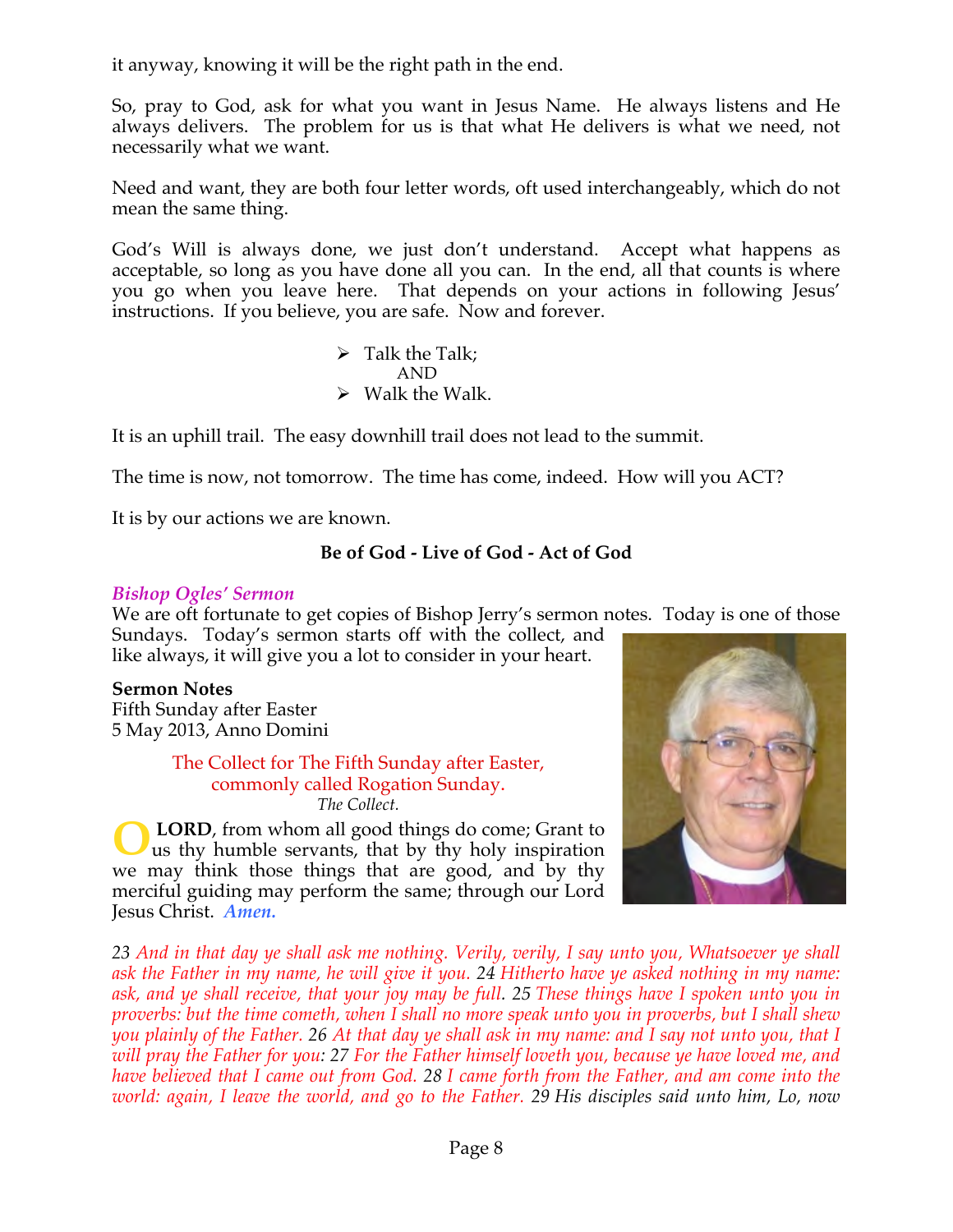*speakest thou plainly, and speakest no proverb. 30 Now are we sure that thou knowest all things, and needest not that any man should ask thee: by this we believe that thou camest forth from God. 31 Jesus answered them, Do ye now believe? 32 Behold, the hour cometh, yea, is now come, that ye shall be scattered, every man to his own, and shall leave me alone: and yet I am not alone, because the Father is with me. 33 These things I have spoken unto you, that in me ye might have peace. In the world ye shall have tribulation: but be of good cheer; I have overcome the world.* (John 16:23-33)

 Language itself is an essential tool in learning and communications. Many today advocate to a downgrade in biblical literacy to the level of the street. But Christ teaches an aspiration to higher understanding and wisdom than common street language can afford. He spoke in parables and proverbs as a beginning point to 1) separate the vulgar goats from the eager lambs; and 2) to teach in similitudes and allegories those great heavenly truths that His hearers could not understand without deep thought and further learning. But He gave them a starting place through the use of parables and proverbs. As a good Teacher, Jesus taught from the known to the unknown – not from the unknown to the unknown as many modern theologians attempt to do out of pride and arrogance. He spoke in terms the people could understand in the simple ways that would lead to profound understandings as they grew in knowledge and truth. But Christ never lowered the holiness of his language. He used terms of respect and high regard for all whom He addressed. He never irreverently referred to His Father as 'Dad' or the Holy Ghost as 'that helpful fellow.' He used classical language in all of His speaking. We use such language on legal documents, why not when addressing the Supreme Law-Giver?

In the  $23<sup>rd</sup>$  and  $24<sup>th</sup>$  verses of our text today, Christ makes reference to a certain day. Which day is it? An ambassador makes treaties and agreements in the name of the sending authority. Christ came and fulfilled all the terms of our redemption. He completed that work on the cross at Calvary and, three days later, by rising from the Tomb. He is our Justifier. He is our Redeemer. He is our Savior. He is our Advocate. When Christ was physically present with the disciples, they felt free to ask of Him anything. Christ prayed to the Father for our benefit; but in His glorious ascension, we may approach the Father directly in petitioning for our needs. However, we must approach God the Father with a Letter of Introduction. That letter is Christ. Whatsoever we ask of the Father, we ask in the name of the One who has qualified us to ask.

 Let me ask you, "What does the following mean from verse 23: *Whatsoever ye shall ask the Father in my name, he will give it you?* If we desire something out of our lust or greed, is God constrained to great that prayer? Contrary to the charismatic religions, God is NOT at all going to grant those petitions. What Christ means by "*ask in my name*." That means with my authority, with my concurring will, and in the same Gospel intent I have taught you. We will not ask for anything that does not comport with what God wills for us if we have taken on that Mind of Christ to think and to act. In the verses immediately preceding the Gospel text today, the disciples are desirous to have some mystery of Christ revealed, and that is something that Christ is always pleased to grant – that we KNOW Him better, and His will.

 King David perfectly understood those things of God that are waiting in abundance for our sincere prayers of faith. "*The Lord is my Shepherd, I shall not want*." A little lamb may have no knowledge that he needs protection from the ravishing wolves of the mountain, but the Shepherd knows and provides that want. Want is a word that means 'necessity!' Whatever it is that we need to preserve our lives – physical and spiritual – day by day, the Good Shepherd supplies. We do not know, like the little lamb, all that we need, or all that may be harmful to us. But the Shepherd knows,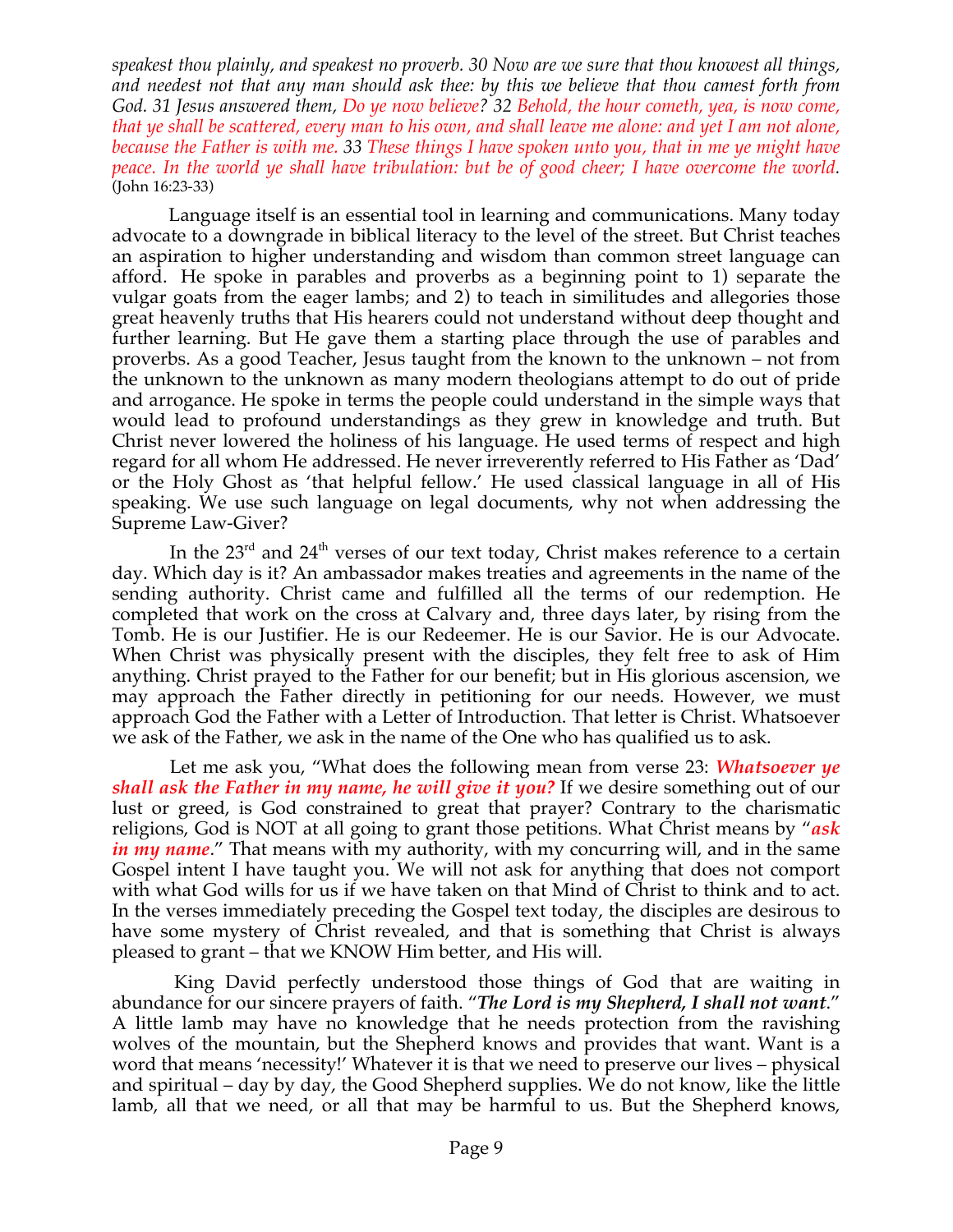indeed. David also said: "…. *they that seek the Lord shall not want any good thing*. (Psalms 34:10) We shall LACK nothing that is a "good thing". If we receive, not, perhaps it is because we ask amiss or out of a heart that regards iniquity. *If I regard iniquity in my heart, the Lord will not hear me*: (Psalms 66:18) *Ye ask, and receive not, because ye ask amiss, that ye may consume it upon your lusts*. (James 4:3) Is our God a captive audience for our every desire? Is not prayer two-way communication? When we pray, are we careful to examine our hearts for the response God whispers? Is it OUR will for which we pray, or is it HIS will for which we pray?

 Remember that Christ has opened the Holies of Holies up to us so that we may approach God directly without an intermediary other than that Holy and Sacrificed Son of God – Jesus Christ. At His death, was the Temple Veil not torn from TOP to BOTTOM – not bottom to top? Only God could make the invitation, and He did so symbolically by the tear in the Temple Veil.

 When God gave us the Ten Commandments, we were not ready for the implementing Rule of Love that we must develop to understand those Ten Commandments. He allowed us to fumble and stagger under our futile attempt to be righteous under the Law. Once we had learned that we were powerless to gain heaven by our own righteous works, Christ came in the fullness of time to teach us that without LOVE, there could be no true obedience to God. We must Love God with our whole being, and our neighbors as ourselves. This was the implementing Rule of Love that will enable us to keep the Commandments – all of them – of God. Love is the OBJECT, the Commandments the EVIDENCE of that LOVE. "….*love covereth all sins*. (Prov 10:12) This is no invitation to hedonism, but we cannot obey the Commandments of God without those two implementing Commandments of Love for God and Love for our neighbor. No one will violate the Law of God if He keeps the First Law of obedience in Love of God, and the second in Love of neighbor. Christ came speaking in parables and proverbs as a fundamental approach to our ignorance of the spiritual law that attends the legal law. Now, He speaks clearly to our hearts once we have passed the barrier of ignorance to love. *25 These things have I spoken unto you in proverbs: but the time cometh, when I shall no more speak unto you in proverbs, but I shall shew you plainly of the Father*. The Ascension of Christ into the glory of Heaven was not a matter of despair to us, but a benefit and blessing. Rather than always speaking to us in human terms, He now speaks in spiritual and heavenly terms through the agency of His Holy Ghost – our Comforter. Instead of speaking in our ears, He now speaks in our hearts. They physical evidence of His death, Resurrection, and Ascension opened the audible channels of our hearts to hear truths that cannot be uttered in simple language. The end-proofs of His Divinity in rising and ascending are a stamp of authenticity to all else that He uttered while with us in the Body.

 *26 At that day ye shall ask in my name: and I say not unto you, that I will pray the Father for you: 27 For the Father himself loveth you, because ye have loved me, and have believed that I came out from God.* All that we pray should be in the name of the Lord Jesus Christ. He is our Ark and Advocate. He is right beside the Father and has His undivided attention. He constantly intercedes for us when we offer our Godly prayers. And those Godly prayers receive the same respect and consideration of God as if Jesus had asked it of Him. How can this be? Because God loves you in the same way He loves His only Begotten Son. If we love Jesus and claim that redemption He has made available to us, God the Father views us as His own Son because it is the covering Blood of His son that He beholds when He looks upon us.

We are strong in words and often, unfortunately, weak in courage and faith. One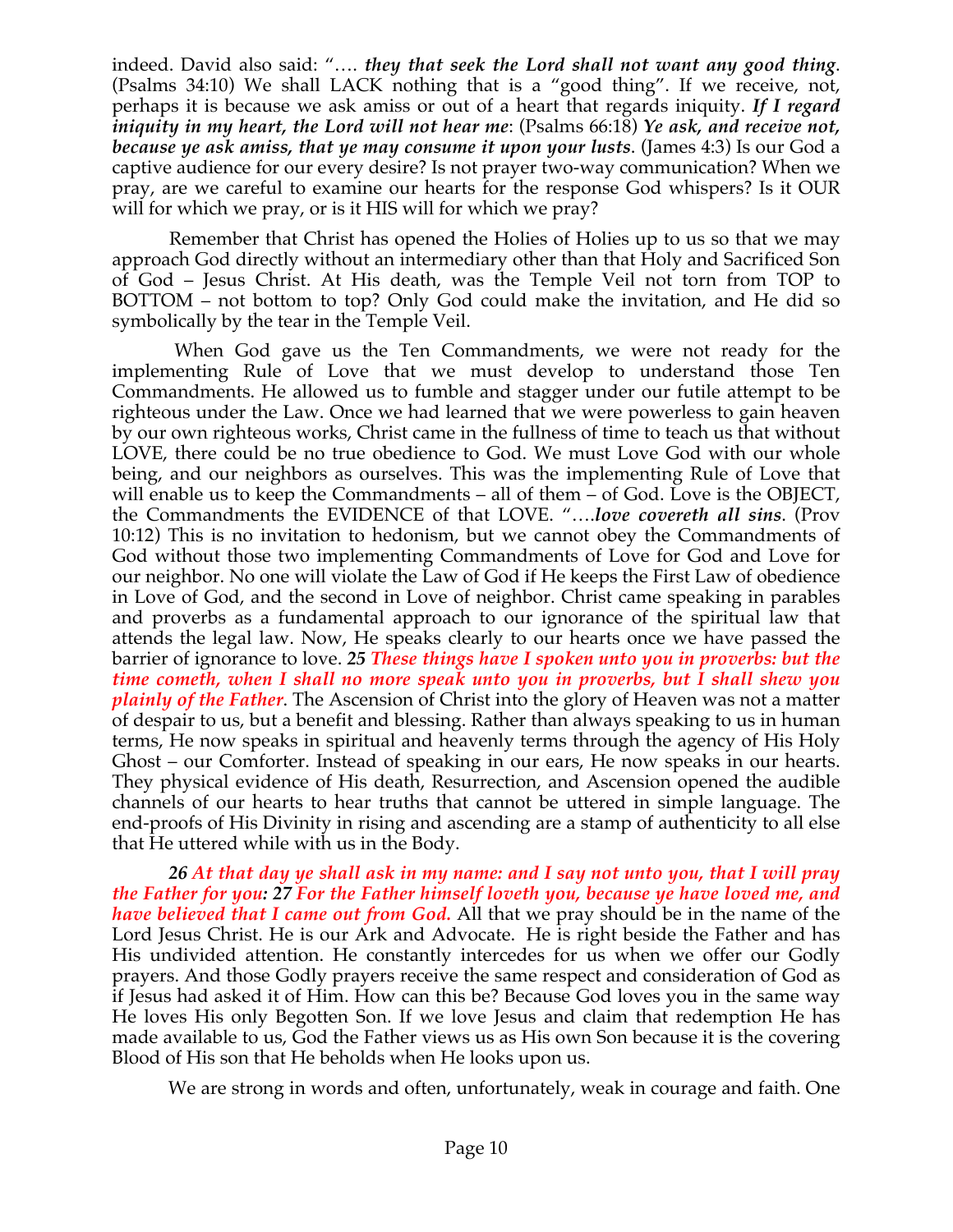who believes too quickly may also be disillusioned too suddenly. The disciples claim to believe all that Jesus has said and are steadfastly convinced of who He is. However, the following events of the arrest, trial and crucifixion of Christ disarms their courage and results in their fleeing from Christ in terror. How fickle is the heart of man. Those same ones who threw down palm branches shouting Hosanna just a couple of days earlier would be gathered on the paddock outside Pilate's judgment hall shouting '*Crucify Him. His blood be upon us and our children*!" How chilling!

 Knowing the hearts of His disciples, Jesus knew precisely the hearts of those disciples then, just as He knows your heart today. *29 His disciples said unto him, Lo, now speakest thou plainly, and speakest no proverb. 30 Now are we sure that thou knowest all things, and needest not that any man should ask thee: by this we believe that thou camest forth from God.* You took a vow at your Confirmation, perhaps your Baptism and your Wedding of certain things. How tenaciously have you kept those bold expressions of fidelity and faith? We weaken over time in the face of threat, dangers, and temptations. It is for this reason that we need to consume our Daily Bread from Heaven in god's Word. When the soldiers marched into the Garden at Gethsemane to arrest Christ, when hundreds or thousands were gathered without the Hall of Pontius Pilate screaming for His death, when they saw the horror of the crucifixion – it was then that their hearts grew fearful and faithless. But those same disciples showed no such fear in the course of their lives AFTER the Resurrection and Ascension. They now had unchallengeable evidence of who Christ was, and their faith was firm even unto death. Peter denied Christ once he was physically separated from His Person. But once Peter had been blessed with the constant Spiritual Presence of Christ with the benefits of the Holy Ghost, he never again wavered. Do you have that assurance and courage?

 Christ knew their weakness, and did not condemn them for it. He knew what they would later do, and how they would die for His Gospel. *31 Jesus answered them, Do ye now believe? 32 Behold, the hour cometh, yea, is now come, that ye shall be scattered, every man to his own, and shall leave me alone: and yet I am not alone, because the Father is with me.* This prophecy was fulfilled within hours of its being spoken. But when one is left alone by all men, the Presence of God is of far greater worth than all the world. When you may be the ONLY one who stands upon the promises of God – when all others deny the Word – you will be standing on the Immovable Rock with God. When the dust settles, you will still be standing there while the world vanishes into the mist of doubt.

 Why did Jesus speak so frankly of their coming failure? He did so to bolster their faith, and OURS. When we have been clearly told of all that may befall us in this life for our testimony of Jesus, we will be armed to withstand the withering gales of wickedness and deceit. Jesus ALWAYS knows more and better than we can know. He KNEW the coming betrayal and passion. He KNEW the burial and Resurrection. So He abides their ignorance until their faith is made invincible in the facts of His Resurrection and Ascension.

 In spite of the heartaches and troubles the world may send your way, we have One who has conquered every power of the world and furled their flags. He tells us in prophecy of all troubles that may lie ahead. This is to bolster our faith when the moment comes and recall that Christ went before and won the victory for us. *33 These things I have spoken unto you, that in me ye might have peace. In the world ye shall have tribulation: but be of good cheer; I have overcome the world.* Unlike those who claim that Christians will be taken out before the hard times roll, Christ teaches us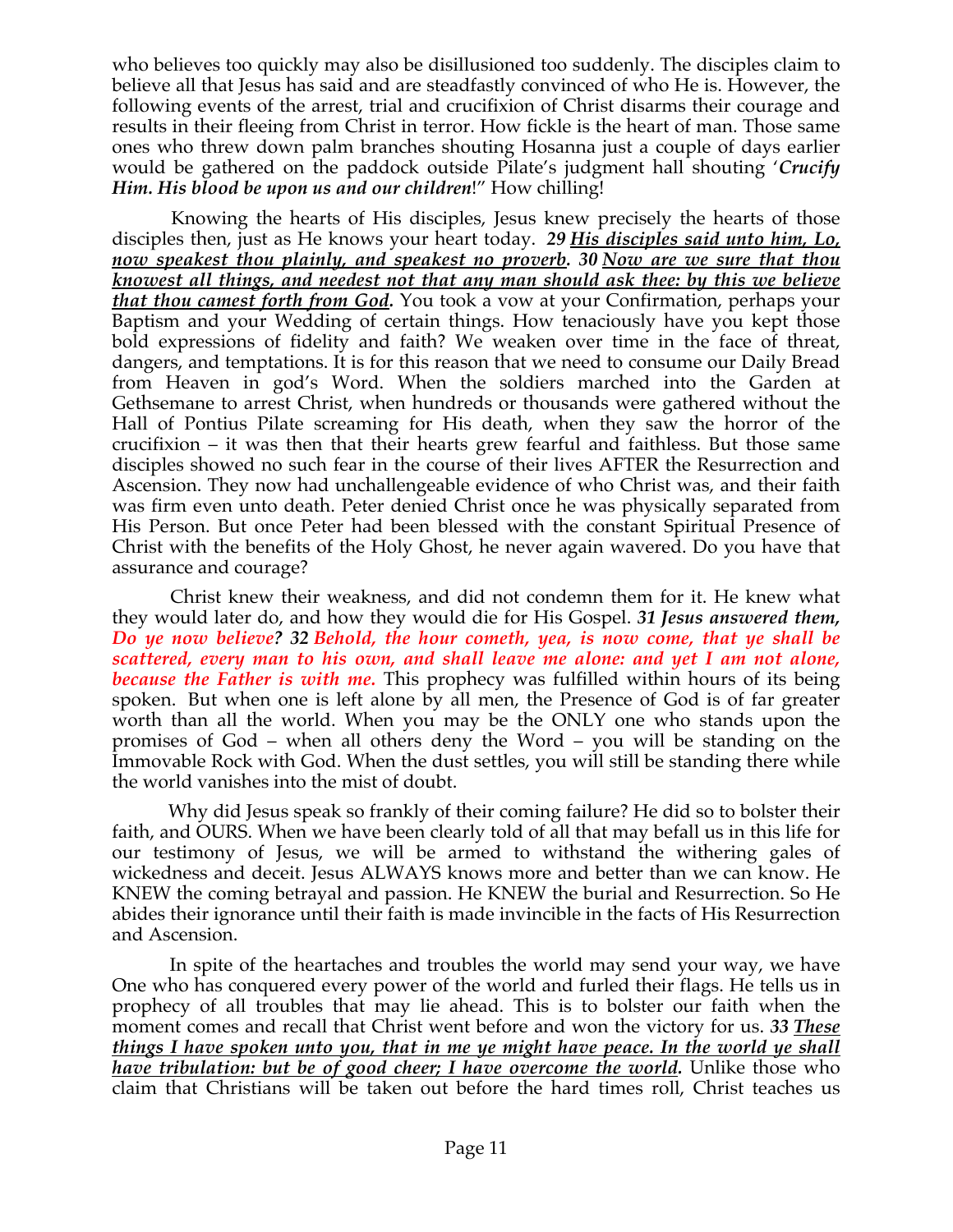otherwise. We can even see the pitiful and ungodly plight of Christians in China, in North Korea, in Vietnam, Pakistan, Iran, etc. Christ forearms us by forewarning us: *17 But beware of men: for they will deliver you up to the councils, and they will scourge you in their synagogues; 18 And ye shall be brought before governors and kings for my sake, for a testimony against them and the Gentiles. 19 But when they deliver you up, take no thought how or what ye shall speak: for it shall be given you in that same hour what ye shall speak. 20 For it is not ye that speak, but the Spirit of your Father which speaketh in you.* (Matt 10:17-20) Did you believe these times were limited to that of the Apostolic Age? Are these things not happening now in many parts of the world, and there is an odor of the same beginning to arise in our own Beloved Land. BEWARE!

# *Bishop Dennis Campbell's Sermon*

Bishop Dennis is a brilliant speaker. He is able to take biblical precepts and make them



perfectly understandable, even to me. Oft he provides the text of his sermons and I take the utmost pleasure in passing them on:

> **A Surprise Ending** Psalm 65, Ezekiel 34:25, Luke 11:1-13 Rogation Sunday May 5, 2013

Most books and movies are fairly predictable. We know how they end before they even begin, but, once in a

while we find one that has a surprise ending. This morning's reading from Luke 11 has a surprise ending.

It begins with the disciples asking Jesus to teach them to pray. At first this is appears to be an odd request. These men prayed with Christ daily. He led them in the daily liturgical prayers said by all faithful Jews. They worshiped with Him in the synagogues where He prayed the Sabbath liturgy. And they heard Him pray daily in His own, private prayers. So they knew how to pray, because they learned from His example and leadership. Still, it was common for people to ask their rabbi to write a prayer they could memorise and make part of their own daily prayers. John had done this for his followers, and the disciples wanted Jesus to do the same for them. Beyond that, they must have realised their own prayers lacked something when they heard Jesus pray. They were human, and were sometimes slothful about prayer, sometimes their minds wandered during prayer. But Jesus delighted in prayer. The liturgy was a joy to Him. Seeking fellowship with the Father was natural to Him. The disciples wanted to learn to pray like that. But there is still more to their request. They realised their prayers were prayers of anticipation of the coming Messiah. But here is the Messiah standing before them. How should they pray now that the Messiah has come?

It is interesting to note that our Lord went to the Jewish Prayer Book, called the Siddur, and took its words to form what we now call, "The Lord's Prayer." It is interesting because there has been much talk about whether this prayer is a model prayer or a liturgical prayer. In other words, did Jesus give it to be a pattern for our prayers, so that we might know what to pray for and how to avoid over emphasising our whims and temporal desires, and under emphasising our more important spiritual needs and the glory of God? Or, did Jesus give this prayer to be memorised by the disciples and passed down to the Church to be said liturgically throughout the generations as we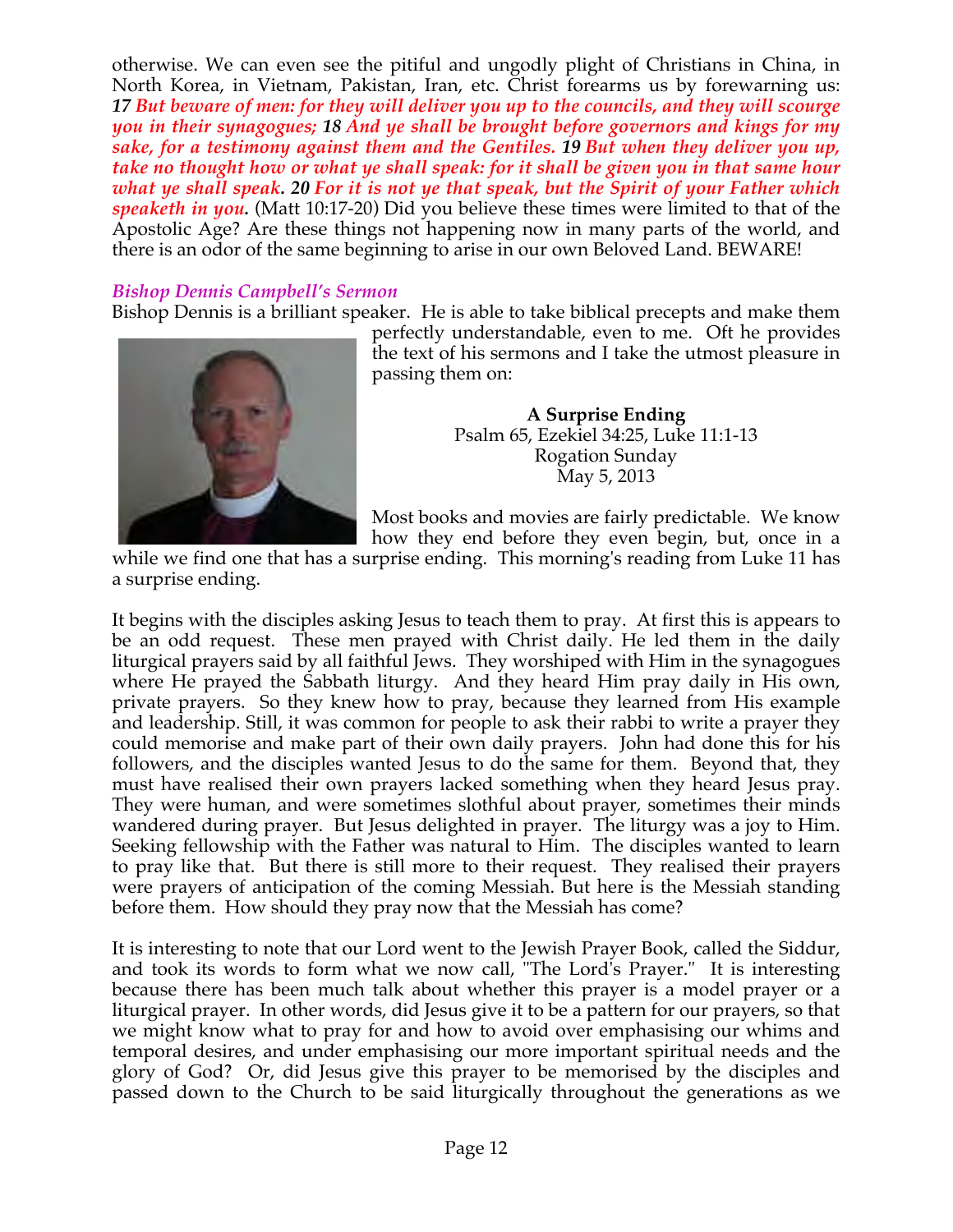prayed it earlier this morning? And the answer is, "yes." It is both. It is a pattern for our private prayers, and it is a liturgical prayer to be prayed in private and public worship.

As a model it encompasses all our needs. Everything we could ever pray for is in it. We can expand on it but never improve on it. When we pray, for example, "lead us not into temptation," we may expand on it by asking the Lord to keep us from the temptation of those sins to which we are personally most susceptible. So we might say something like, "'lead us not into temptation,' and especially protect me from the temptation to have a judgmental and unforgiving attitude."

I have noticed most people's prayers tend to concentrate on temporal needs, especially money and health. We do need to pray about these things, but the Lord's Prayer also teaches us to pray that God would be honoured by people, and that His will be done by people on earth as it is by saints and angels in Heaven. It especially teaches us to pray that we, I, will honour Him, and that I may do His will as it is done by those in Heaven.

As a liturgical prayer it used the words of the Jewish liturgy and applied them to the Church. In other words, it moved from the liturgy of anticipating the Messiah, and began a liturgy for use after the advent of the Messiah. It is the kind of liturgical prayer rabbis commonly wrote for their congregations to memorise and say daily and in the synagogue, and the disciples were asking Jesus, The Rabbi, to do the same for them. So Jesus gave this one to them and to the Church through them.

In verses 5-13 our Lord moves from giving the prayer to teaching about prayer, especially the relationship between faith and prayer. His point is to inspire us to trust God when we pray. Christ is not saying God is going to give us every trinket we ask for, just so we can indulge our whims and desires; and all you have to do is learn to ask for it in "faith," which they define as believing God will give it to you. That is not faith, and that is not what Jesus is teaching here, or anywhere else in the Bible. Jesus is teaching us to trust God to take care of us, and to make our prayers more about expressing our trust in Him than about asking Him for things. I notice the Lord's Prayer emphasises this. Rather than long pleadings for toys and salary raises, or even the basics of food and shelter, the Lord's prayer simply says, "give us this day our daily bread." There is great faith in this. It is a statement of faith. It is like saying, "Lord, I trust You with all my needs, and I trust You to supply them according to Your wisdom "as may be most expedient" for me."

In verses 5-8 Christ uses the example of a man who gives bread to a friend. The point being made is not that the friend does not want to get out of bed and give the bread, but will do it if you keep pounding on his door until he gives it just to get rid of you. Jesus is saying that is not what a friend does, and that is not what God does. A friend gives because he is a friend, and God gives because He is God. A friend gives because you have a need, and God gives because you have a need. He knows how to give good things, He knows how to give what we need, and He is willing to give it because He is the best real friend you have. Therefore, pray (knock) with this kind of faith.

So far everything has gone as we expected. The disciples asked Jesus to teach them to pray, and He gave them a prayer and taught them about prayer. Now comes the surprise ending. Jesus says God the Father knows how to give the Holy Spirit to them that ask Him. When did we start talking about the Holy Spirit? We started praying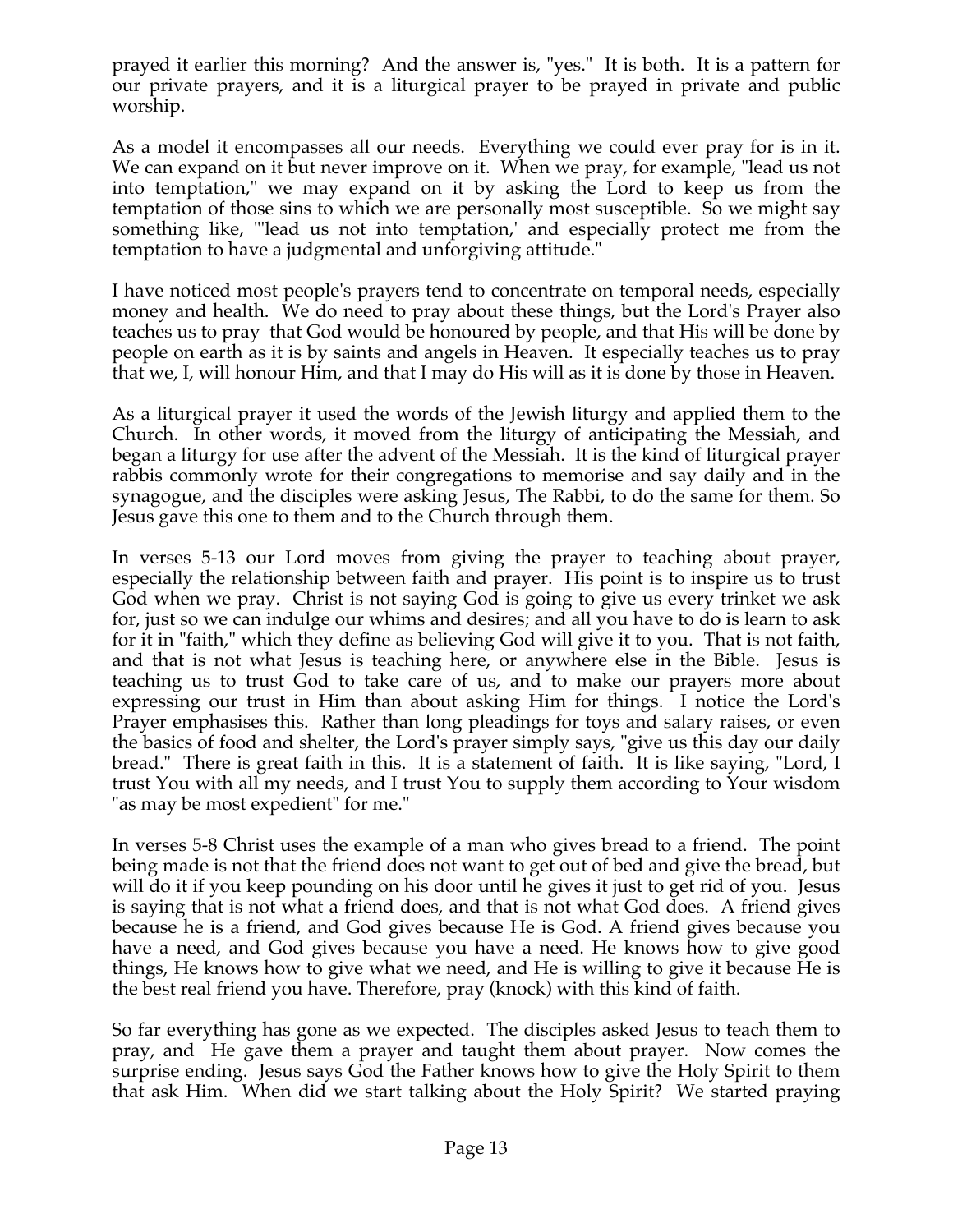about the Holy Spirit from the moment we started praying. This is so because the Holy Spirit is the earnest of all God plans to give to us. He is the down payment of the inheritance God has purchased for you through Christ. It is also true because everything the Christian believer does is accomplished in and by the Spirit. It is by the Spirit that we came to know and believe in Christ. It is in the Spirit that we live the Christian life. It is in the Spirit that we have fellowship with God, and understand the Scriptures, and receive the good of the means of grace. Primarily, what Christ began to do and teach in His earthy ministry, is continued now by the Holy Spirit. So to pray for the Holy Spirit is to ask to be a part of the work of Christ. It is to ask for all of the blessings of Christ, and to be made a part of His new people in the new era of the reign of Christ. May God grant us His Holy Spirit. Amen.

-- +Dennis Campbell

Bishop, Anglican Orthodox Church Diocese of Virginia Rector, Holy Trinity Anglican Orthodox Church Powhatan, Virginia www.HolyTrinityAnglicanOrthodoxChurch.org www.lifeinthescriptures.blogspot.com--

# *Rev Bryan Dabney of Saint John's Sunday Sermon*

We are fortunate to have Bryan's Sunday Sermon. If you want people to come to The



Truth, you have to speak the truth, expouse the truth and live the truth. This is really a good piece and I commend it to your careful reading.

# **Fifth Sunday after Easter Rogation Sunday**

In John's Gospel, we have an account of our Lord's parting remarks prior to his arrest in the Garden of Gethsemane (St. John 16:23-33). Even though his disciples had just expressed their belief in his divine nature (v.30), our Lord questioned their faith saying, Do ye believe? The meaning is patently obvious. He knew that their faith was weak and that it hung on only so long as he was in their presence. He was about to be taken from them in a few hours, and afterwards, they would flee from him in fear of their own lives. He even tells them so, but not to condemn them. No, such was to serve as a reminder for them later, that they might have his peace— God's peace upon them, that they might be enabled to face the trials which lay ahead. He then concludes our lesson with these words: In the world ye shall have tribulation: but be of good cheer; I have overcome the world.

But what did he mean by this last remark? The eminent Christian pastor and author, Matthew Henry, once opined that, "It is the will of Christ this his disciples should have peace within, whatever their troubles may be without. Peace in Christ is the only true peace, and in him alone believers have it."

Tribulation is often defined as trouble, suffering or affliction, and it also refers to anything which causes such to happen. Our Lord foresaw the troubles which lay before him, as St. Paul explained concerning his sacrifice, ...who for the joy that was set before him endured the cross, despising the shame, and is set down at the right hand of the throne of God. For consider him that endured such contradiction of sinners against himself, lest ye be wearied and faint in your minds (Hebrews 12:2b-3). Our Lord saw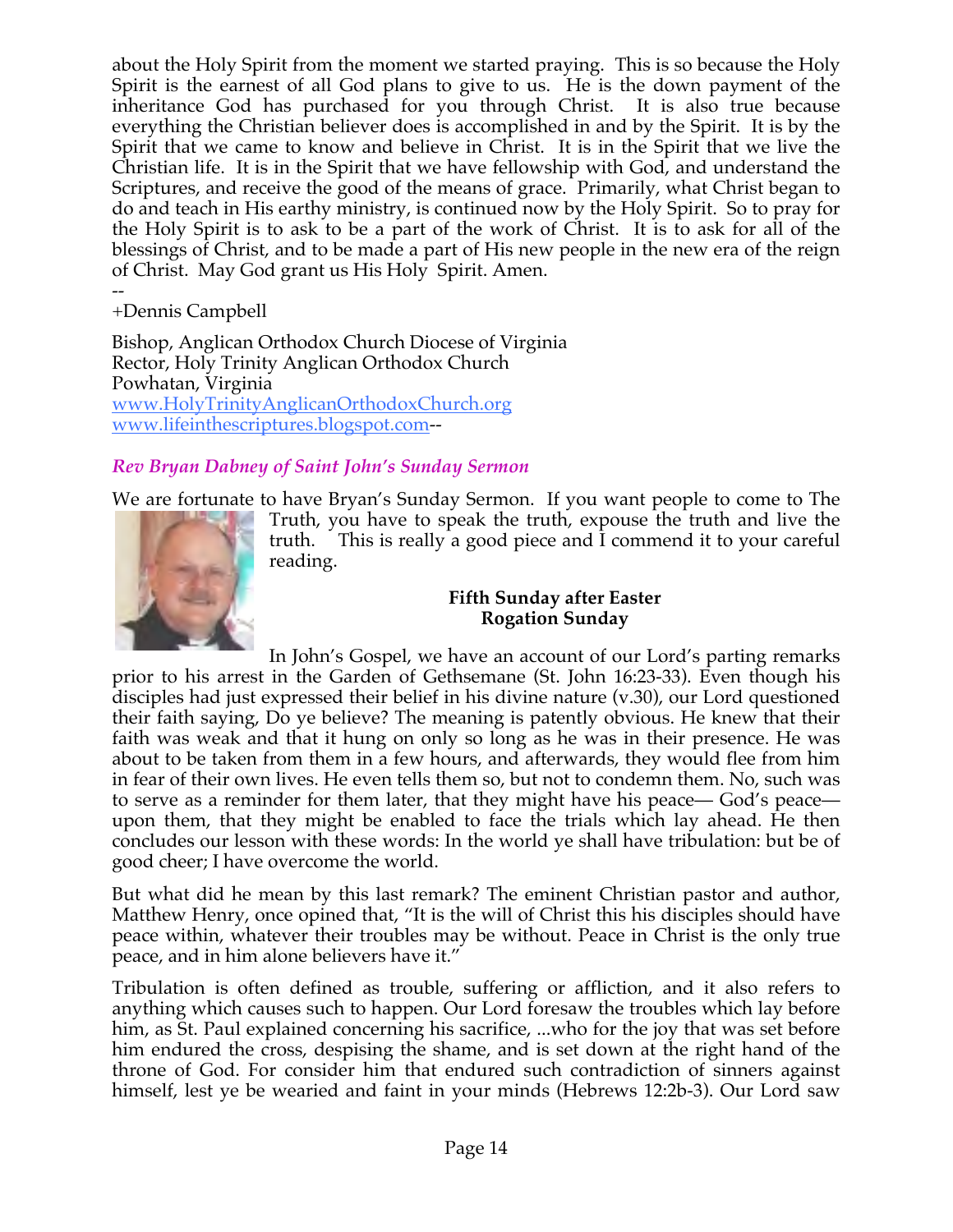before him the joy of being once again seated next to the Father. He looked beyond the pain and shame of the cross to that glorious moment when he would come again into the heavenly precincts, having won the victory for his elect over the powers of sin and death.

Still the notion of tribulation, or trouble in this life, is unsettling because no one likes to be troubled in spirit, much less in the body. Sadly, few will appeal to God through Christ to take away their troubles. They are not willing to receive that peace which God offers to assist them in coping with whatever troubles they are facing. God calls his own to be patient, and to rest in him. God desires us to wait upon the him for he has our best interests at heart. He knows what is good for us. Consider the words of Moses to the children of Israel at the shores of the Red Sea, Fear not. Stand still, and see the salvation of the LORD! (Exodus 14:13). God will indeed be there for us if we are willing to be there for him— by patiently waiting on him to act. Nevertheless, such is often difficult for us to do, especially when we are in the midst of tribulation. For it is in those moments that our human nature calls on us to do everything but wait upon the LORD.

Many more times than we would like to admit, a number of our troubles and afflictions were brought on as a result of our own negligence and trespass. Do we enquire of our own selves concerning whether or not we had a hand in their creation? Too often, God is slighted by those who set the stage for their own troubles and then blame him when he does not end their suffering.

Additionally, it might be of interest to note that God uses trouble and tribulation to bring about our growth in the faith. He tests us and guides us because he has a purpose for us. He also uses such to keep us humble. As Daniel (4:1-37) wrote of King Nebuchadnezzar, we are tempted by the wicked forces to see ourselves as the author of our own good fortune. We may stand and survey the comforts and successes of the moment as being of our own efforts as we resist giving God the glory. It is then, that God takes away those things which we have so pridefully attributed to our mere efforts. And as he strips away our vain thoughts, he also takes away those idols which we had erected to take his place in our hearts. He will bring us to our knees seeking his forgiveness for our sins.

Still, some are stiff-necked and will no doubt blame God for their troubles. But before one sets his or her mind on blaming God for their problems, ponder this: If God did not love you, he would let you march right on your merry way out of his divine protection and into an eternity of separation from him. Therefore, count it all for joy when you lose your idols. For if you are placing anything ahead of the Godhead, you are, my friend, in idolatry and God does not tolerate idolaters.

Our Lord told the disciples to be of good cheer because he had overcome the world. We need to be of the same mind. Being of good cheer does not mean when trouble and tribulation come that we say "Oh goody. I am in tribulation." Rather we should remember that great good which lies before us in the God's kingdom, and be cheered in our hearts knowing that he has won for us the victory over all tribulation and trouble. If we are regenerated beings in Christ, we will have the seal of God upon our foreheads.

When he comes again, we will hear his voice and instantly recognize it. What joy there will be for all born-again believers in Jesus Christ. It will be beyond expression other than a shout. The pains and sorrows of this life will fade away never to return to our memory as God will wipe away every tear and comfort and bind up our various hurts so that we are perfected in body and in spirit.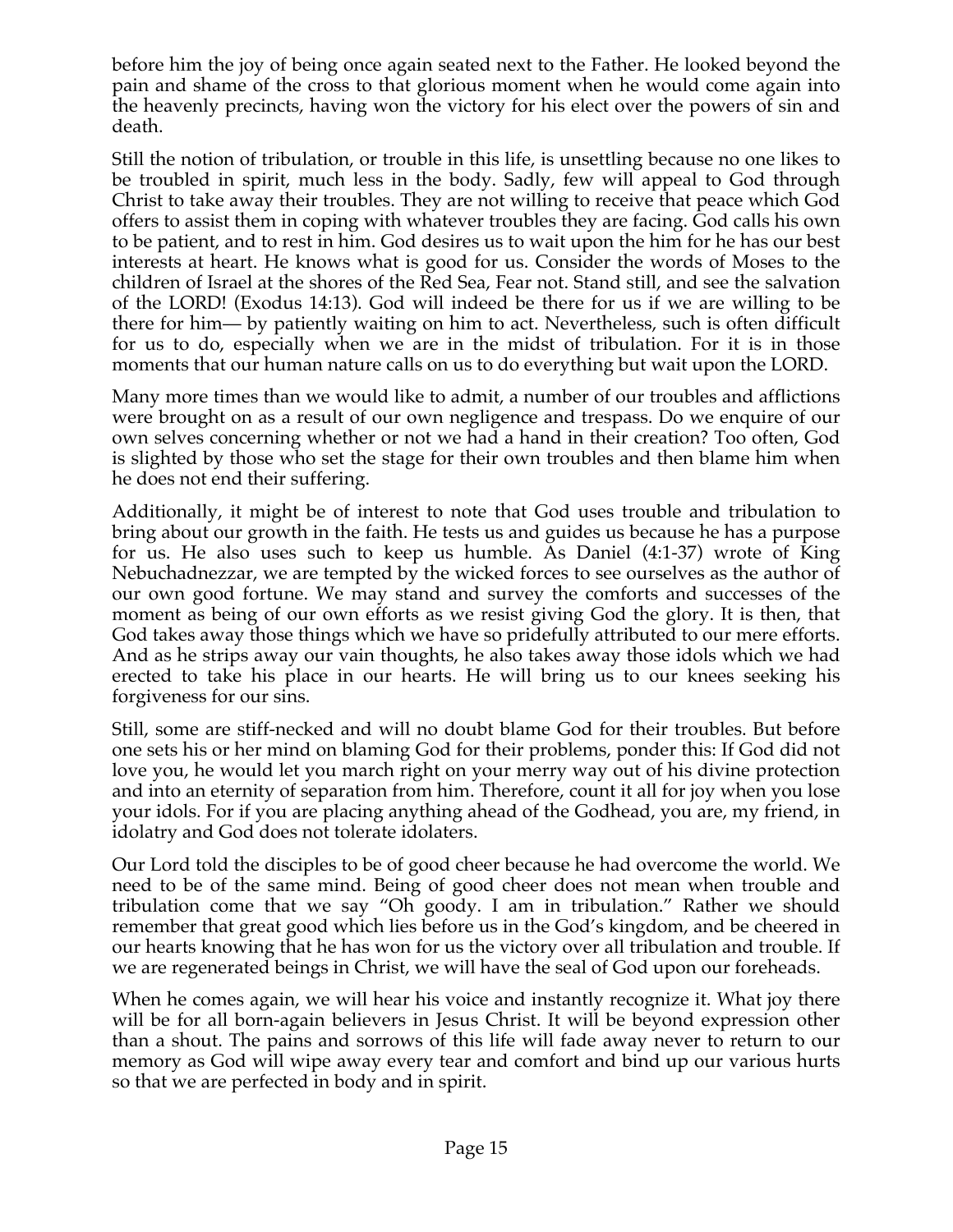God did not intend for his own to suffer from the ill effects of sin. Nevertheless, we are told that in this world we will have tribulation and trouble. Therefore, keep yourselves wholly unto the Lord, and lean not on the flesh. Keep your spiritual armor on and in good condition. I remember when I was a soldier, I was told that my weapon and equipment would save my life, and that of my fellow soldiers. We were admonished at every turn to clean and care for them daily. Tarnish and rust were our enemies as much as any adversary we would likely face. The same is true for the regenerate believer. As St. Paul noted in II Corinthians 13:5, Examine yourselves, whether ye be in the faith; prove your own selves. Know ye not your own selves, how that Jesus Christ is in you, except ye be reprobates? Self-judgment follows self-examination. As the old expression goes, "Better make sure that you are on the right side of the river" is sage advice for a regenerate Christian. The unregenerate and the reprobate do not have a clue about where they are in relation to God. So when tribulations come, they are overwhelmed by them. Nevertheless we know that when we face such, we have a friend in Jesus Christ who will assist and guide us through the valley of the shadow of death to green pastures and still waters. What a God. What a Saviour.

Let us pray,

**ATHER**, give us minds and hearts that are truly inclined to do thy will; and that via **FATHER**, give us minds and hearts that are truly inclined to do thy will; and that via<br>our witness, others might see and be turned into thy fold; for this we ask in the name of our Lord and Saviour Jesus Christ. Amen.

Have a blessed week, Bryan+

# *After Church Hospitality*

Sadly, no after church snacks. The same story every week, is it not? The fact is that we are supposed to be on a low carb diet and there really aren't any low carb snacks that appeal to us. So, with no fatted dog nut in sight, we were out of luck! Please someone, between now and next Sunday invent some no-carb dog nuts.

After church goodies providers as currently signed up:

| Name                                                       |
|------------------------------------------------------------|
| <b>Sunday after Ascension Day</b>                          |
| <b>Opportunity Available - Whitsunday or Pentecost</b>     |
| Opportunity Available - Trinity Sunday - Memorial Day      |
| Weekend                                                    |
| <b>Opportunity Available - First Sunday after Trinity</b>  |
| <b>Opportunity Available - Second Sunday after Trinity</b> |
| <b>Opportunity Available - Third Sunday after Trinity</b>  |
| <b>Opportunity Available - Fourth Sunday after Trinity</b> |
| <b>Opportunity Available - Fifth Sunday after Trinity</b>  |
|                                                            |

*People in our Prayers* - http://faithfulcenturionprayerteam.blogspot.com/ **Why? Prayer is an extremely important activity.**

It is not that God knows not our needs, for He surely does. Yet, Jesus commanded us to ask God for those same needs. In addition to the obvious of asking God for help, offering thanksgiving and the like, prayer helps us focus our thoughts on how we might do God's work.

The Prayer Team of the Church of the Faithful Centurion was established to help our members and fellow Christians pray for those in need and to give thanks as well for the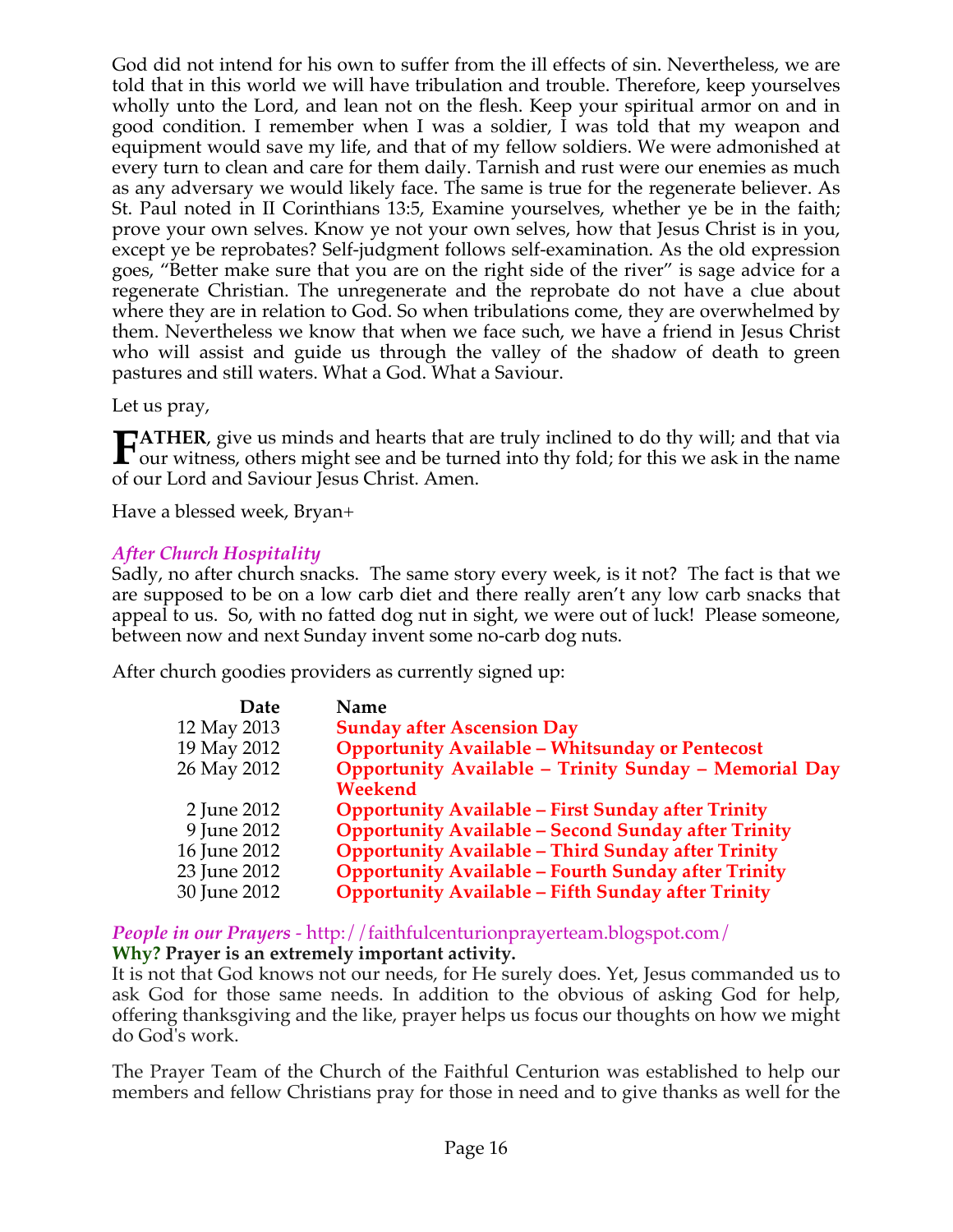blessings we have been granted.

### **Who can be on the list? Do I have to be a member of the Church of the Faithful Centurion to be prayed for?**

No! The only qualification to be on the list is that you want our prayer team to pray for you. We are Christians and are happy to pray for you, no matter who you are. If you want help from God, you are our kind of people.

# **What is the commitment from the prayer team?**

Each member of the team will pray for the desired outcome at last once per day.

# **How do I get myself or someone else on the prayer list?**

You can email one of the prayer team leaders: Jack - jack@faithfulcenturion.org or Dru dru@ faithfulcenturion.org, or call the church office at (619) 659-3608 or fill out a prayer card at church.

### **What should I ask for?**

Depends on what you want. Some people merely want God to be asked to heal their ills and be mentioned by their first name, others want a specific outcome and / or have more of their personal information known to the team. Ask for what you want. It is your desire and need for prayer the team is attempting to meet. For typical examples, see the list below.

### **Updating the Team**

If you are on our prayer list, or if you have submitted a person that you have asked us to pray for, please update one of the team members or Hap in person, by telephone or email. It helps to be able to pray specifically for these individuals including their specific needs; plus if they get better, it is nice to give thanks!

Please note that on the yellow (maybe green or orange if you get an old one) cards at church, you can ask that those to be prayed for have their names disseminated to the prayer team. Those names will be said in church and appear here. Or, you can ask that their names and purpose be kept confidential, then only Hap will know to pray for them.

### *Prayer List Notice – If you have someone on the prayer list and their needs have changed, please let us know. We'd like to update our prayers to reflect the need and most important to give thanks!*

# *Travel*

The entire Langstaff family from Perth is on an *Around the World in 90 Days* tour. Right now they are in Greece, not grease as it was first typed. Details here: http://langytravel.blogspot.com

# *Anniversary*

*Rick and Virginia Reid celebrated their* 34<sup>th</sup> Anniversary two weeks ago.

# *Loss of Home*

*Sarah* who lost her home and all the contents when her house caught fire and burned to the ground near the end of January 2013. Her beloved dog was taken in the fire. Please pray for Sarah as she has many decisions at this time and help her to know Jesus will be with her to help to make the "crooked road straight."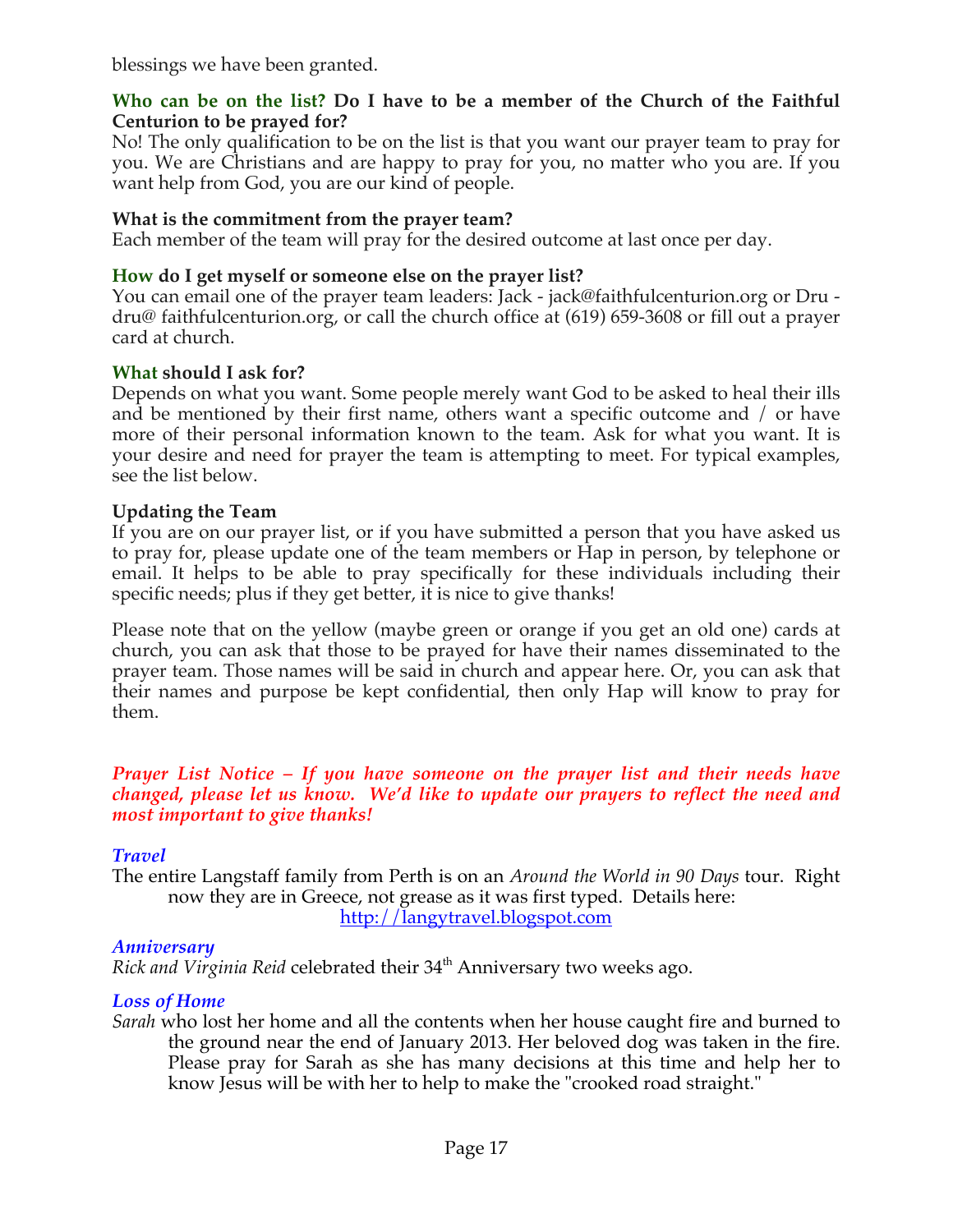# *Move*

- *Ryan Hopkins* has moved to Dillsburg, Pennsylvania, to study Dressage Riding through June 2014. Please pray for God's guidance in his life as he works and studies. Help him to see where God would like him to go from here and how he should get there.
- *The Thomas Family* is on a short tour assignment in Guam through August 2013. Please pray for the assignment to continue to go well for Kurt and for Mary and the kids to make new friends. In particular pray that Kristyna and Mitchell will develop good friends and schoolmates there so as to further their development as both Christians and citizens. Things seem to be going well where the sun rises on the United States, so keep praying! Give thanks and ask for continued good developments.

### *Departed*

*Crew of USAF Tanker 63-8877 (Fairchild crew of three in a McConnell tanker)* was killed in a

mishap in Kyrgyzstan on 3 May 2013. A potent reminder of the cost of the freedom that some value so little. May the families be able to let God carry their sorrow. May we each share it and value it.

*Julia* passed away on 19 April 2013, after a hard fought battle with cancer. She is now home with her family who have gone before her. Give thanks for her life here and pray for those she leaves behind.



*Lynn Hatler,* Bishop Jerry's sister, of Chattanooga, Tennessee,

passed away the night of 23 March 2013, after complications during knee surgery. Please give thanks for Lynn's time here on earth and pray for comfort and strength for those she leaves behind. Please pray her family might keep all their trust in the Lord and let him carry their worry and concern on the temporary separation.

# *Nearing the end of their time here on earth*

- *Reba* is nearing the end of her time here on earth. Please pray her transition from here to home will be peaceful and with little distress. Pray also for strength and guidance for her family who are here with her now and will of necessity remain behind; in particular for her daughter Lynn with whom she lives and her son in law Bill. Pray for the love of God to stay foremost in their hearts.
- *Polly* is in hospice care with dementia and spinal stenosis. Please pray for her as she prepares to go home to be with her family who have gone before her. Pray for the faith of her family to build and the transition to be good.

### *Homebound or Infirm*

- *Lou* has aspiration pneumonia. Please pray for the infection to be knocked down and for her continued recovery.
- *Frank* has been coping with various ailments from older age. He is in his 90s and it has been a difficult year. Pray he will find comfort in God, that those who provide care to him will pay attention to him, do their best and give him the love we all desire. Pray that the coming year will provide relief to him.
- *Norma, Sara's mother* is in a state of deteriorating health, both physically and mentally, with both onset dementia and Alzheimer's. She is slowly drifting away, though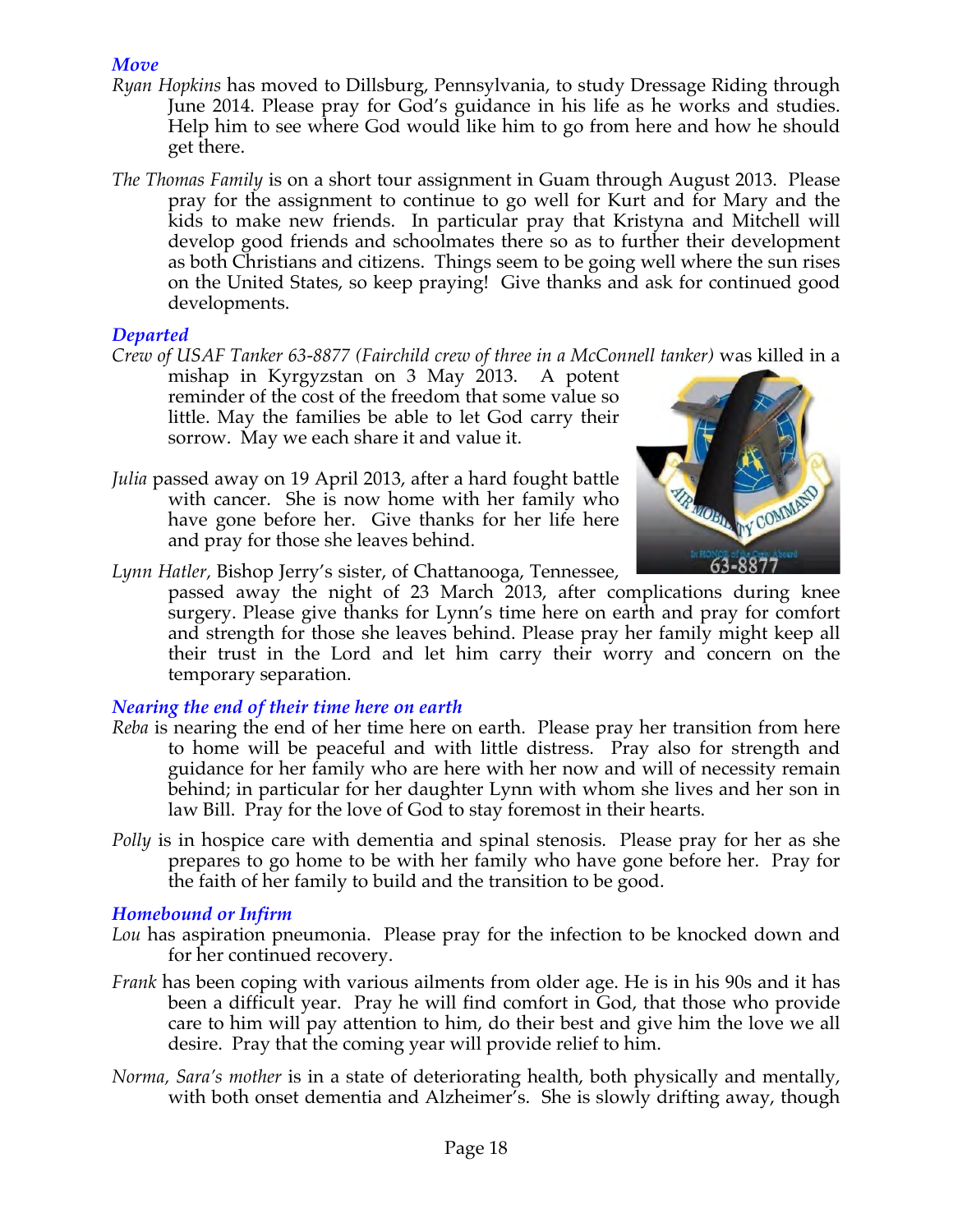she still recognizes Sara and prayer gives her a sense of peace. Please pray for both Sara and her mother to put their cares and worries on God's shoulders so they can deal with the many problems involved.

# *In need of a miracle or understanding of God's Plan*

- *Scott,* one of our Lord's ministers who collapsed a week ago and is in the ICU of a Medical Center since he had a pulmonary embolism, with a concurrent infection of several bacterial agents. He has stopped breathing on several occasions, and may have undergone brain damage. He currently is on DNR. Please pray for recovery so that he will continue to do his Lords calling*.*
- *Becky* has fourth stage metastasized lung cancer and is not doing well with chemotherapy treatments. Please pray for Becky and her husband as they are together during this difficult time in their lives.
- *Larry Howes* suffered a fairly severe stroke. 4 December 2012, doctors replaced a valve in a shunt that had been put in about two weeks before, and Larry responded very well. He was able to go home. His treatment at Massachusetts General Hospital was successful as far as averting the immediate life-threatening condition. He continues to have numerous severe health issues. His eyesight in one eye is almost gone, and it is fading in the other. He has heart problems, as well; these on top of his long-time depression problems. He faces medical bills far beyond insurance and other resources. He is no longer able to work and has had to close the title examination business he took over from his father about twenty years ago. He will be going on Social Security Disability Income, Medicare and Medicaid.

Please pray for the medical team treating him to pay attention and do their very best; that the many medical/surgical procedures he will need may succeed, that Larry be given strength and peace in these trials and he may succeed in providing himself with the resources to afford the care he will need.

Pray also for confidence in our Lord for Larry and his family. Larry needs a miracle, pray for one. Please.

- *Colleen* has been battling pancreatic cancer over the last year and it has now spread to one of her lungs. Please keep her and her family in your prayers.
- *Christine* has cancer of the colon, which spread to her liver; she is receiving chemotherapy and is having difficulty eating. Please pray for the medical team treating her to pay attention and do their very best; pray also for confidence in our Lord for Christine and her family.
- *Todd* and *Kenny* have both been fighting osteocarcinoma for over five years and have been told their time here on earth is nearing its end, absent a miracle from God. Both are ready to go home and leave the pain, but would like to stay. Please pray for them and their families.
- *Colonel Bud Day's* cancer has returned. The outlook is not favorable. Bud has been an inspiration to all of us for years, this changes nothing. He is well at peace with our Lord and we all hope he stays with us for a while longer.

### *Testing and Treatment*

*Sarah* wife of Rev Geordie (AOC – UK) has an appointment for a cat scan and biopsy around 10 May 2013, to see what is causing the symptoms which may be cancer;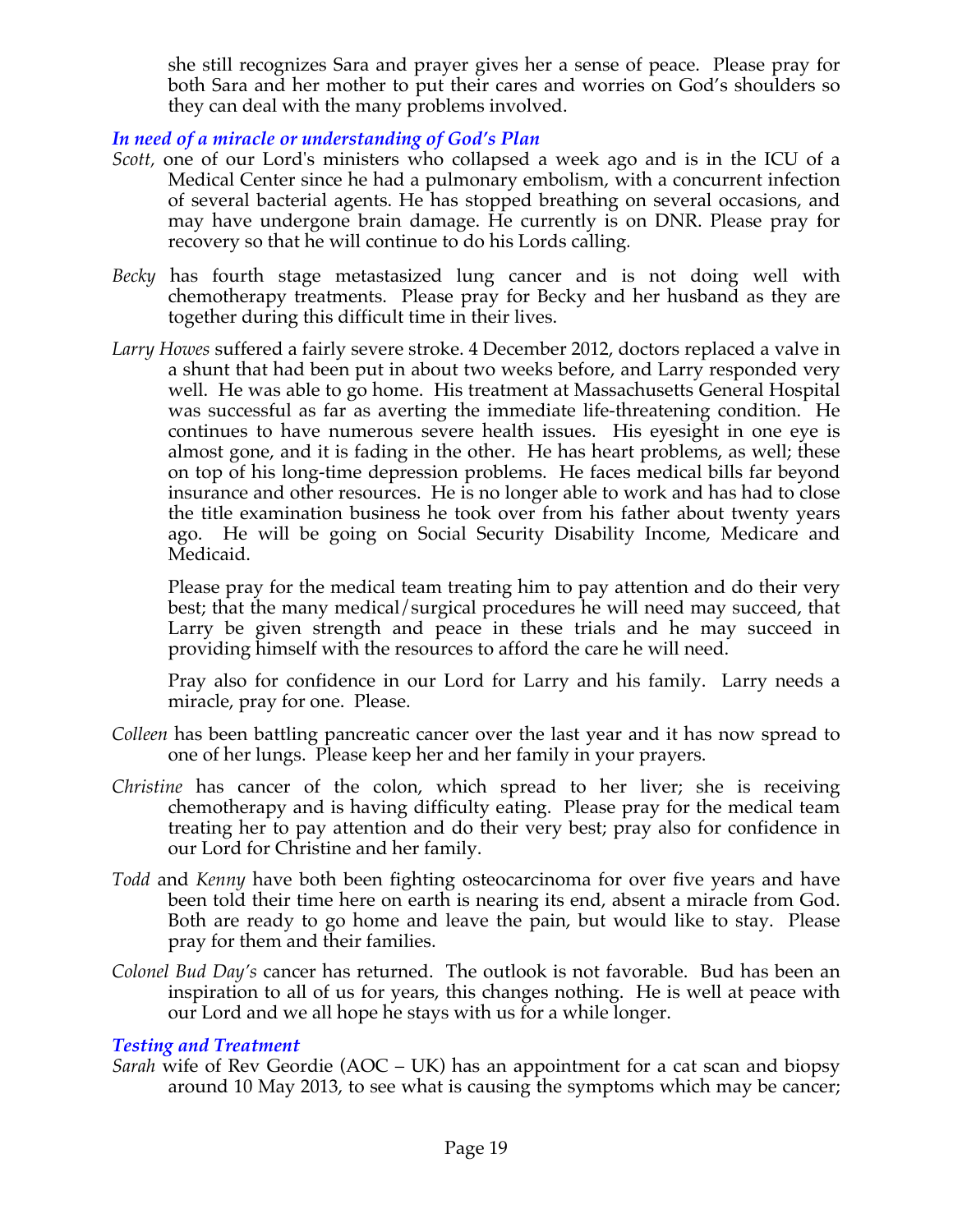the NHS has taken its time. Sarah is giving up lecturing at college, this will cause a bit of a financial hardship, but is best for her and all concerned. Sarah and Geordie have full trust in the Lord, but welcome your prayer. She is very, very tired and in pain, but given everything is bearing up well. Sarah and Geordie give thanks for each of your prayers.

### *Healing*

- *Betsy* sprained her ankle this week. She asks that you pray for the ankle to heal quickly so she can make it to church next week.
- *Oscar* discovered some time ago he had blood clots in his leg and lung. He has been treated for them and has not been cured. He now will be facing surgery. Please keep him in your prayers.
- *Angela* had an ischemic stroke (clot). Please pray for guidance for the medical team treating her and for strength and trust for Angela. Please pray also that she and her family might put their worries on our Lord's back so she can work hard towards recovery.
- *Nora* had a stroke mid February 2013. Please pray for guidance for the medical team treating her and for strength and trust for Nora. Please pray also that she and her family might put their worries on our Lord's back so she can work hard towards recovery.
- *Linda* has been hospitalized for several days with a gastrointestinal problem. Please pray for guidance for the medical team treating her and for strength and trust for Linda.
- *Dester* is suffering from unknown skin and diseases. Please guide the medical team treating him to find out what the problem is and cure it. Pray also for Dester to trust in the Lord.
- *Lee* has Arterial Fibrillation; the medical people are not sure how to help her. Please pray for guidance for the team treating her and for Lee and her family to make the right decisions regarding treatment..
- *Nell* recently adopted two children and has just been diagnosed with multiple myeloma.
- *Sarah* is recovering from a stroke, but fell and broke bones. Please pray for her peace of mind and rapid and full recovery. Pray for trust in God for her and her family.
- *Mary Lou* has been suffering with seizures. She was in the hospital with a 24 hour monitor and is being sent home from the hospital with two medications and orders to return in 2 months for another MRI to review whatever is going on in her brain. Please pray for guidance for the medical people treating her, as well as peace of mind and trust in God for her and her family.
- *Inez* sustained a right brain ischemic stroke 18 March 2013, was hospitalized in time for the counter-stroke inoculation. She is coming out of her many problems however she has manifested a cardiac problem but seems to be stabilized and hopes soon to be going to a rehab center. Please pray for guidance for the medical people treating her, as well as peace of mind and trust in God for her and her family.
- *Kathleen* has spent the last two weeks in the hospital. She has been diagnosed with colitis, shingles and possibly colon cancer. Pray she will be comfortable and begin to heal.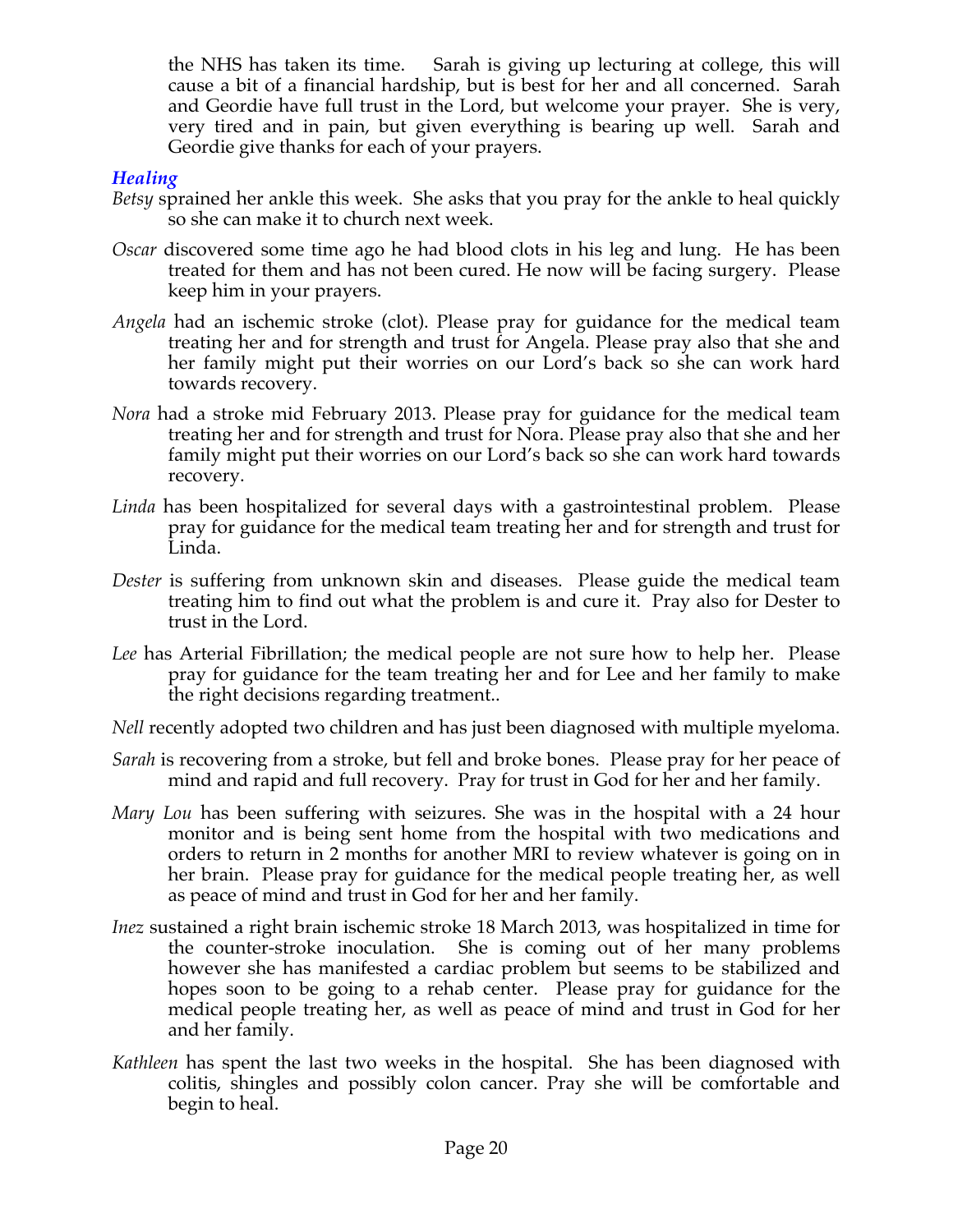- *Rachel* has Mitochondrial Myopathy. This is a hereditary disease of the muscles and they do not have a cure for it. Part of her pain is her family does not believe she is indeed ill, as she appears to be just fine. Please pray her family will learn the truth and be supportive of her; pray also the medical people treating her will find the right measures to minimize the disease. Most particularly pray for Rachel's trust in God.
- *Nicolas* is in the hospital with serious symptoms of a heart disorder. Please pray for peace of mind for him and guidance for the medical team looking for the cause and cure.
- *Mrs. Baek* an elderly women fell and injured her spine. Doctors cannot repair the spinal injury due to her age. She fell again the morning of 12 December 2012, breaking her collar bone which is also untreatable. Mrs. Baek is in severe pain and will appreciate your prayers.
- *Juanita* is a young girl who was in a coma because of a blood disease. She has not come out and is gaining strength. They are awaiting results from blood samples. Her family thanks you for your prayers and asks that you continue.
- *Barbara* had a accident while cooking and the pressure cooker blew up in her face, causing second and third degree burns over her face and upper body. Because of this she has incurred kidney problems and may need a transplant.
- *George* had foot surgery. Please give thanks for the surgery and pray for a full and rapid recovery.
- *Nellie* is in the emergency room of a hospital in a great deal of pain. Please pray for peace of mind for her and guidance for the medical team looking for the cause and cure.
- *Lauralee Meade* underwent a lumpectomy on Friday after Thanksgiving. A further anomaly has been discovered and she had additional preventative radiation treatment. Please pray for a complete remission of the cancer. Pray also Lauralee will maintain her great attitude and trust in God.
- *Kevin Gerhart* discovered cancer on his neck. He underwent radiation and chemotherapy. Please pray for the medical team treating Kevin that they might pay attention, do their very best and find the source; that the treatment might be successful and he might live a long and healthy life to His honor and glory. Pray also for trust in God and peace of mind for Kevin, his wife and family.
- *Bill, Sara's husband,* had a third abdominal surgery on 22 November 2011, to remove a tumor. Bill is doing better keeping the doctor's instructions, for which we are all grateful, including taking chemotherapy once a day for two more years. He has radically decreased the consumption of alcohol and eating at least mostly properly. Please pray for help for him to continue do all this. Please pray also that Bill might turn his heart outward to help those around him, as well as live a long and healthy life to the honor and glory of God. Pray also for peace of mind for Bill and his wife Sara.
- *Kay Denton* (Mrs. Kay) has had a chest infection, perhaps viral, but seems to be getting better. She actually sent an iMessage last week, but did not hang around for a response a minute later! Her son and family are on their way to see her soon! Please pray for continued peace of mind for Mrs. Kay and her family. Give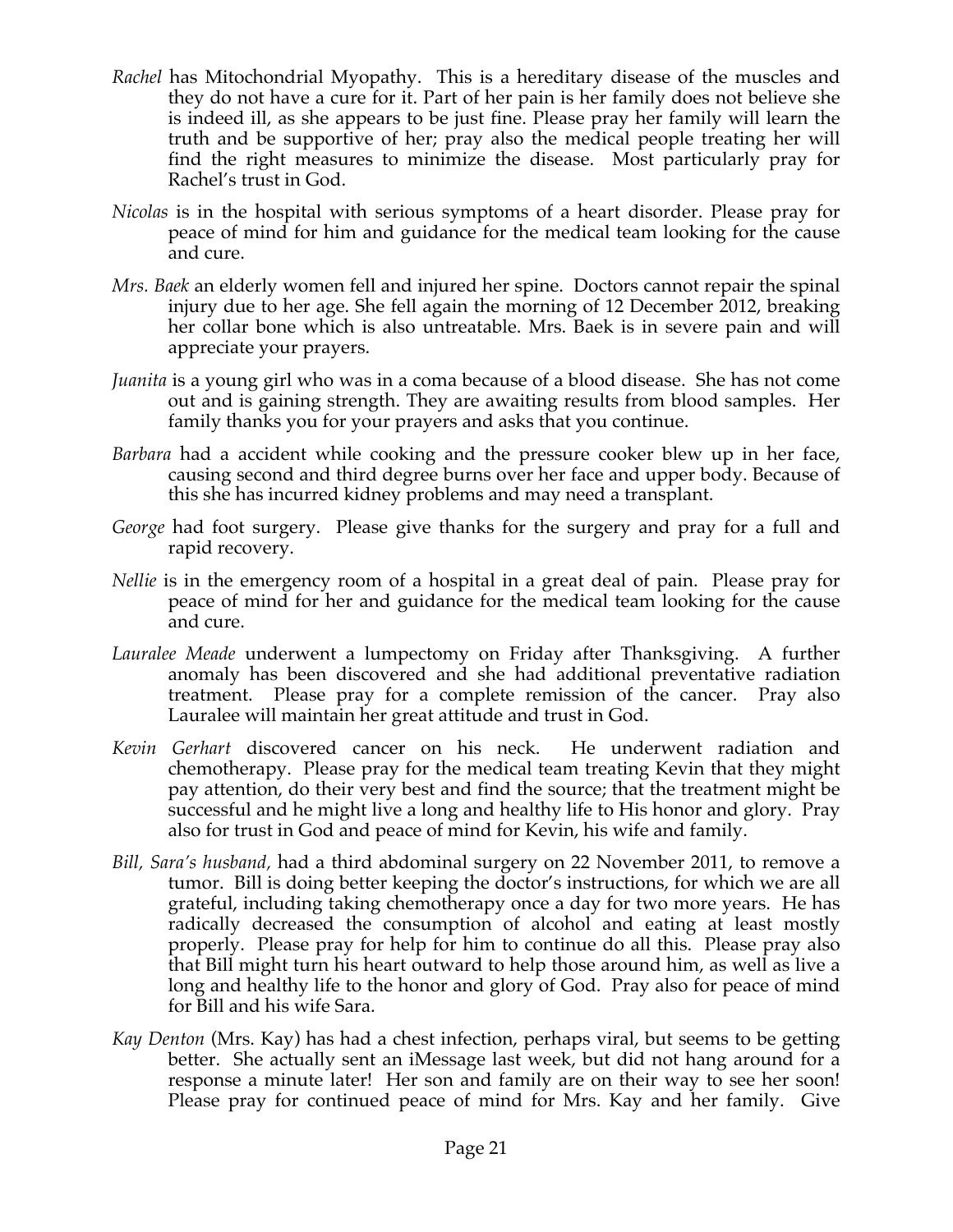thanks for her trust in the Lord and her positive attitude.

- *Matt Alcantara*, age 15, has Osteosarcoma (bone cancer), a very rare and often lethal form of cancer with limited treatment options. This is a disease that is about 90 percent fatal in a couple of years. He has no hip joint on one side, but he walks and swims! Courage? Guts? You bet! Matt and his mom just came back from Houston at the Cancer Center for what was hoped to be a routine every four month bone scan. The scans were done on schedule, but a couple of new spots showed up. After Matt's San Diego doctors conferred with the Houston doctors to figure out what these spots mean, it turned out they are new and old injuries with no bad meaning. In effect they are CLEAN SCANs. Matt and his family ask you to give thanks for the super results. Please also give thanks for the great faith of Matt and his entire family. Their faith and trust is a wonderful example for each and every one of us. But, now is not the time to stop praying. Actually, it never is the time to stop praying!
- *Judith Clingwall*, is afflicted with Multiple Sclerosis (MS). She is currently in Laurel Place, an extended care facility in Surrey, British Columbia. Judith's condition has worsened recently. She is no longer able to stand, in fact she has a lot of trouble sitting upright. Judith is depressed and wants to go home to watch her birds, which given everything seems unlikely at present. Please pray for her to take an active part in her own life, for her strength, peace of mind, trust in God and remission of the disease so she might return home to her family. Pray also for strength for her husband Martin as he deals with all the problems and stress of Judith's situation.
- *Becky Madden* is paralyzed from the neck down as the result of a tragic shooting accident. Her husband is doing his best to take care of her; it is hard and he is learning the best he can. Please pray for further recovery for Becky, as well as strength and guidance for her husband.
- *Vince (age 15),* reoccurrence of Osteosarcoma, recent testing found a nickel sized tumor in his lungs. The doctors are consulting with a specialist in Houston. Please pray for guidance for the medical team and for peace of mind for Vince and his family.
- *Obra Gray* continues to take day by day. Please continue to keep Obra in your prayers, and give him the strength of knowing the Lord is with him and will never forsake him. Obra needs security of what lies ahead of him, and only the Lord can grant the solace to answer his prayer.

### *Thanksgiving and Continued Healing*

- Casey Anna Reid, (granddaughter of Rev Rick Reid, Rector of St Peter's), had successful surgery on Friday morning 26 April 2013, at Catawba Valley Medical Center to have her skin tag removed. The surgery was a success and she is resting at home. Please give thanks for the surgical team paying attention and doing their very best. Give thanks for the great result and for rapid healing with no ill effects from the anesthesia.
- *James* had surgery the morning of 4 April 2013 at Cancer Treatment Centers of America which appears to have gone well. The pathology report found the high grade carcinoma cancer was confined to the bladder. There was no sign of cancer in surrounding areas, tissues, organs, etc. The Sovereign King of heaven and earth has blessed Jim immensely; he will not have to endure chemo or radiation, he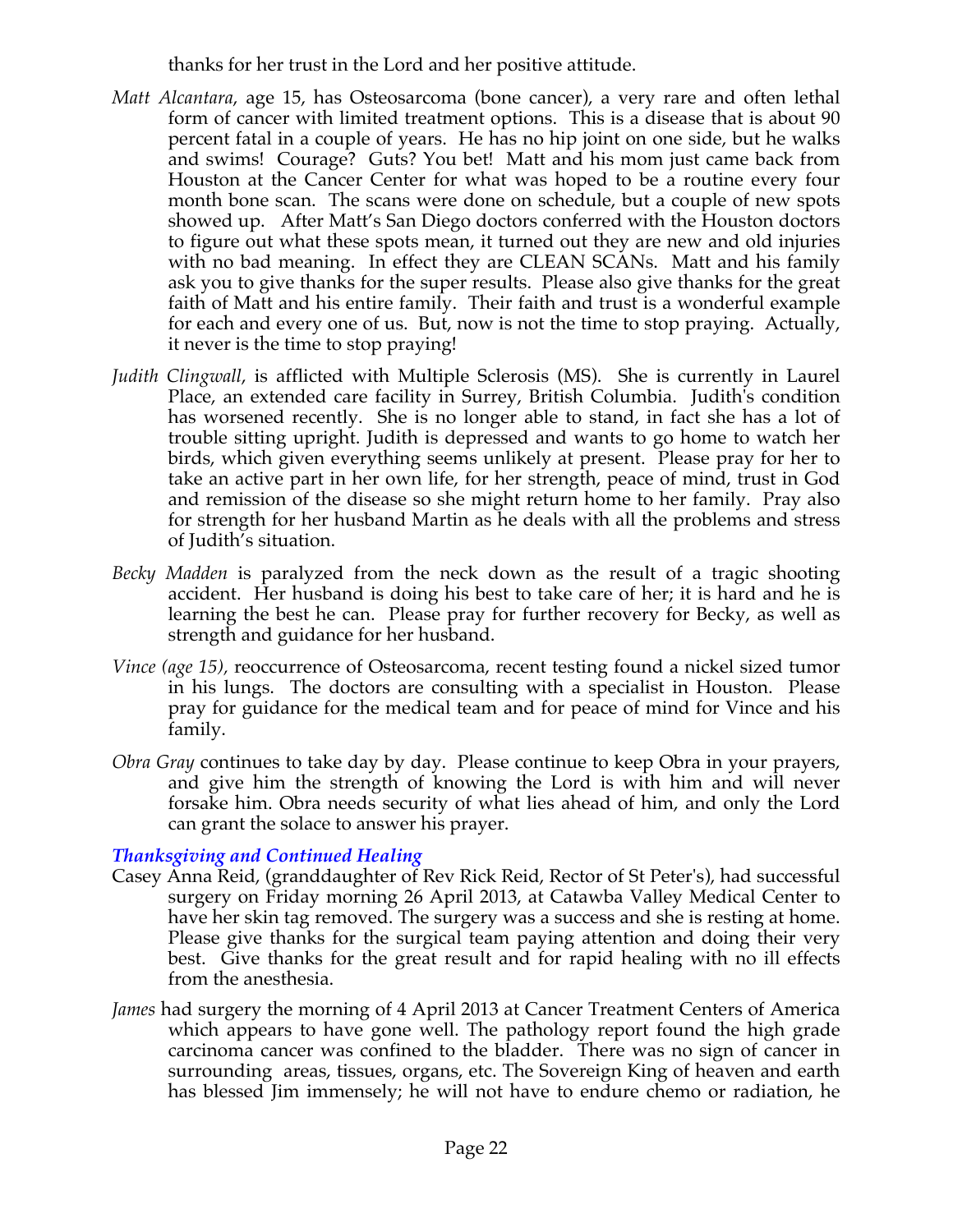will continue with various tests and see the physicians. Please give thanks for the good result and the work of the surgical team paying attention and doing their very best. Pray for James' continued recovery and for him and his wife Dawn to be able to put their worry and concern on His Back.

- *Brian* has now finished the chemotherapy and radiation treatment for his upper lung and bronchial area cancer, which seems to have gone well; the burning is almost gone which is very good. The best news is a CT Scan on Monday of Holy Week found no indication of the cancer. Please give thanks for this great news and pray for continued good things to go on. There is more radiation currently scheduled, but Brian is gaining strength, please give thanks for this. Brian seems to be getting better now, for the first time this past Friday he is beginning to feel okay, a major improvement from horrible. Please join him in giving thanks for this! Please also pray Brian will rest and not over extend himself. Please pray for peace of mind and trust in God for Brian and his fiancé Mel, so he can rest and gain strength; pray for the medical team treating him to continue to pay close attention and do their very best; pray also he can quit smoking.
- *Jeff* had successful surgery on Monday 4 March 2013, at Vanderbilt Medical Center to remove his esophagus as the doctors felt this is the only remedy for precancerous and cancerous cells in his esophagus and stomach. Please give thanks for the successful surgery and pray that his pain level will go down and he will recover quickly. Pray for Jeff and his family to keep their faith in God and let him carry their worries.

*Rick* is recovering from hip replacement surgery in the middle of February 2013.

- *Buzz Baron* had C5-6 surgery the morning of 3 March 2013, which went well. Please give thanks for the surgical team paying attention and doing their best and for a good result; pray also for a full and rapid recovery.
- *Karen* had surgery the afternoon of 1 March 2013 to remove a spot on her lung; the surgery went well and the spot was benign. Please give thanks for the great result. Pray also for continued trust in God and peace of mind for Karen, as well as a rapid recovery.
- *Dick*'s left arm was amputated after treating for Merkel Cell carcinoma over a year. He is now believed to be cancer free and is waiting to be fitted with an artificial arm. Please join Dick and his family in giving thanks to Our Lord Jesus Christ for his recovery as well as for their trust in God.
- *Sasha* a young lady with a husband and two children had diagnosed with Stage 4 breast cancer whose cells were thought to have spread to her spine. After radiation and chemotherapy, which is continuing through the end of January 2013, she is regaining her stamina and does not have any detectable cancer activity. The tumors in her skin are gone and the large tumors in her breasts are gone. She and her family ask that you give thanks to our Father in heaven. She also gives thanks to all who have prayed for her.
- *Traci* had surgery colon cancer on 27 December 2012. The surgery went very well and she appears to be cancer free. But, she had a pulmonary embolism and another clot in the artery to the spleen which will keep her in the hospital for at least several days. Traci is beginning to be weary of her medical situation. Please pray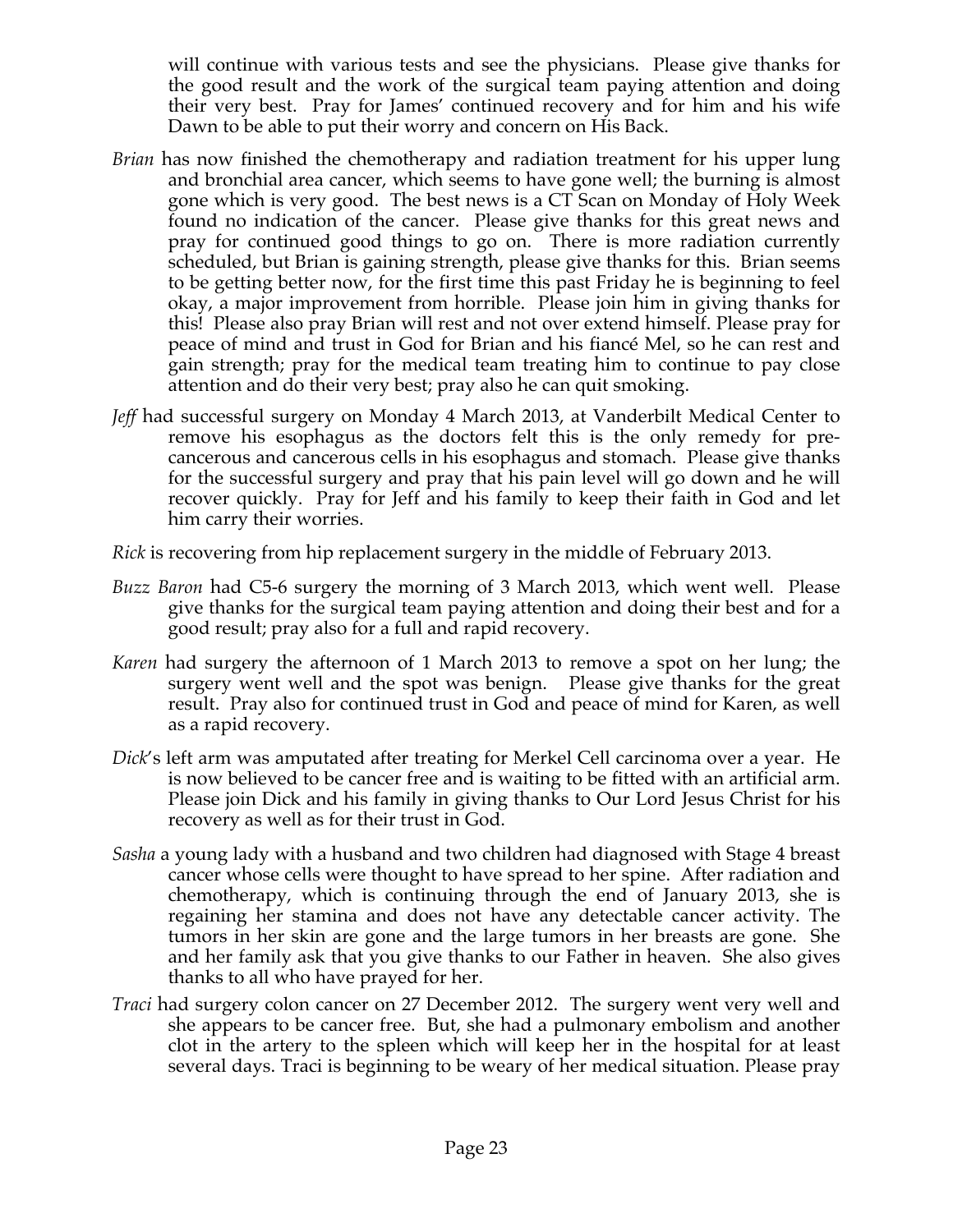that she will not become despondent. Pray that she will open her heart to God's Grace that He might enter in to her heart and strengthen her.

- *Bob Smouse* had shoulder surgery on 28 November 2012. He would appreciate your thanksgiving prayers. While the surgery apparently went well, he is still in pain and would also appreciate prayers for continued healing and the pain to subside. He promises to work very hard on recovery therapy.
- *Carol Stone*, the sweet wife of Mike Stone, seems to have recovered far better than expected from a severe brain bleed. She thinks she can walk, etc., even though she cannot. She has improved and is nearly able to stand up by herself; this makes it almost certain that she will have another fall. Presently she can stand and walk a little with a great deal of assistance. Hopefully this means she will ultimately be able to walk, at least with the aid of a walker or cane. What's holding her back at the moment is her cognitive deficits and they are trying to find a place to get her more therapy

Please pray for peace of mind and trust in God for Mike, guidance for the medical team treating Carol and strength for Carol as well as faith and trust. No one can ever understand the why of these things here on earth. Sara who passed this request on asks that you pray in both faith and hope.

*Muriel Pappin* broke her hip in a fall and had surgery on 21 November 2012. Muriel was home, but has had complications and went back in the hospital. She is now back home. Please give thanks for her return home and pray for her continued recovery.

#### *Business*

*Mark's* business is in difficulty. He works in a shrinking field, of which he is one of the country's true masters, but there is little work available. He asks that you pray that he can find a way to survive in his industry, which he loves and needs his talents. Pray he can find new sources of business and new ways of doing things, perhaps someone to partner with to better use his talents. Pray also for those who work for and with him that they might do their best to help.

### *Employment*

- *Lori* is considering a potential change in her employment. Please pray for God's guidance in considering all aspect of her potential work.
- *Rodriguez Family* are looking for work. It seems many obstacles have been put in their way of finding employment. Please pray they will find employment with a firm that will be able to use their considerable skill and hard work to benefit both the firm and the family.
- *Sarah* is concerned about the future with her company. She would appreciate prayers for her continued employment and that her firm might find more and better ways to use her considerable skills.

# *Financial Guidance and Healing*

*David and Lorna* are having financial problems. They are trying to find a smaller home which may be more affordable. *Lorna* has had an ongoing battle with brain cancer, her trips back and forth to the hospital have drained their finances to the point they sometimes struggle to have enough food in the house. Pleaser pray for Lorna's healing and guidance on how they might handle the financial difficulties in which they have found themselves.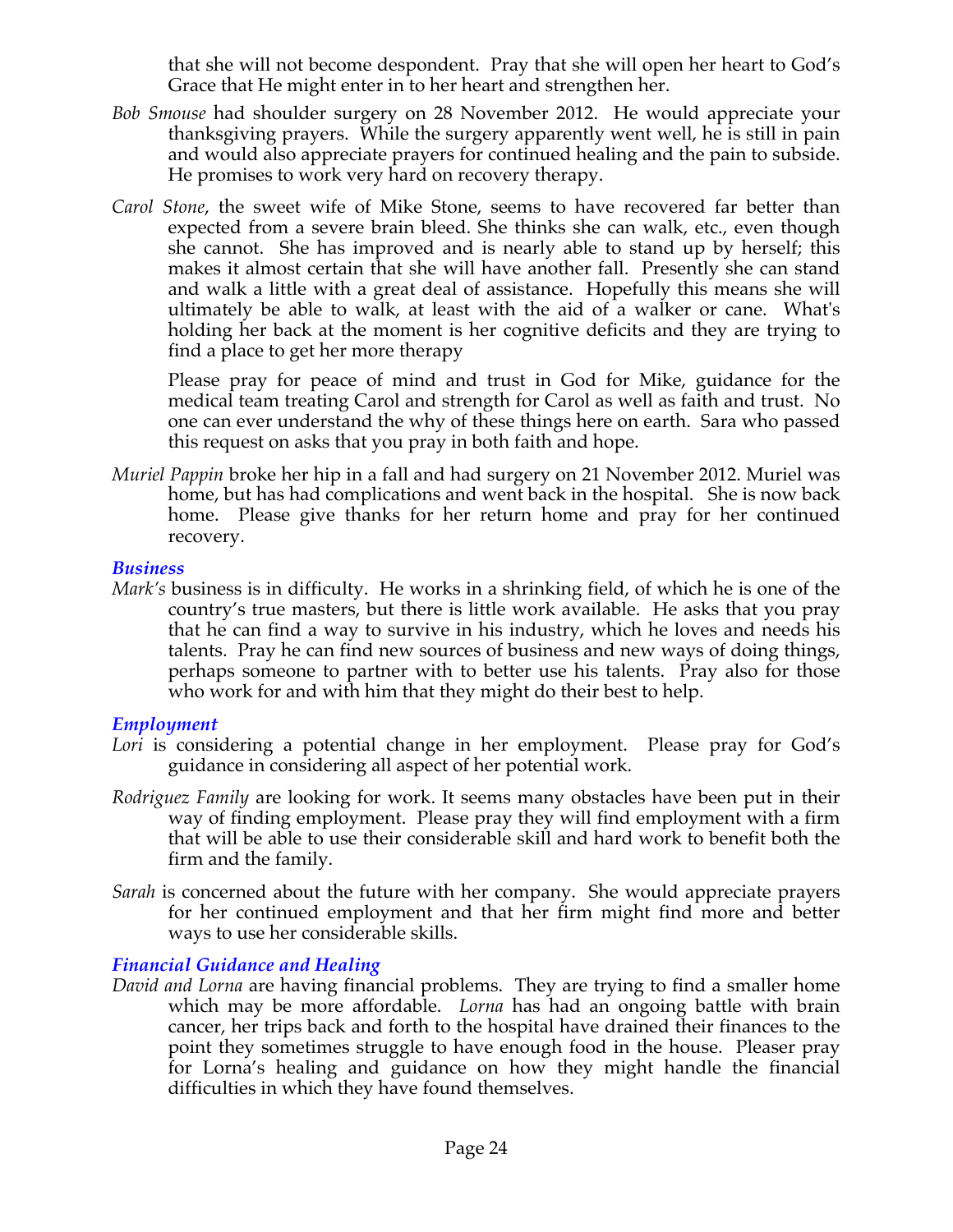# *Guidance*

- *Steve Sundberg* had a heart attack after Easter 2011, then a five-way heart by-pass. In addition to the bypass surgery, he has been through a horrible divorce and lost his job after some 30 years service. Steve is very thrifty and a good investor so he is reasonably ok financially. The best thing is that he has trust in the Lord.
- *Jeanette* has had many members of her family die from diabetes and several are near death now. Jeanette does not know the Lord and is despondent and perplexed about her family and herself. Please pray she can open her heart to allow the Holy Ghost in to bring her knowledge and understanding.
- *Christy* just lost her sister in an automobile accident; this follows closely the loss of two family. Please pray she can let our Lord Jesus Christ carry all her sorry, worry and care at this extremely difficult and stressful time.
- *Dr. Elizabeth Raj* is teaching a biblical approach to the psychological problems facing many in our society today. She is battling against the growing influence of worldly psychology adopted by the churches themselves. Elizabeth constantly stresses answers are found between the covers of that precious Book, the Holy Bible. Please pray for encouragement, strength, fortitude and courage for her.
- *Daniel and Danielle* are experiencing family strife as a result of custodial issues with a daughter. Please pray they and those they strive with might look to the child's best interests in their time of difficulty and disagreement; to work for her best interests and not use her as a weapon amongst themselves.
- *Abigail* is a teenager who has behavior problems. She feels she is in an area of mental darkness. Please pray that she might look to God for help and not within herself.
- *Sara* asks that you pray for guidance for her as she deals with the stresses of her family and life. Pray that she can separate those things which she can affect from those things which she cannot and give her grace to accept that she cannot do everything and can only change those things within her control. She asks for God's help to grow her business while keeping up with the needs of her mother and husband and healing her own problems.

*Jacquie* to open her heart to God and accept His Love and Grace.

*Hap* asks you to pray he might be able to trust God will help him make the right decisions at the right time and not to worry uselessly, to change those things he can change, accept those things he cannot change, sleep well to be able to do the correct things with a clear head and that he will open his heart to the Holy Ghost.

### *Thanksgiving*

*David* has been able to return to the ministry after a heart attack mid February 2013, and stent insertion, he is now home. Please join David in giving thanks for his survival and recovery.

### *New Congregations*

- *Rev Rick Reid* is starting a new AOC congregation in Newton, North Carolina. The parish will be named Saint Andrews Anglican Church. The first Sunday will be 5 May 2013. Please pray that Rick will be able to bring God's Word to the people in and near Newton.
- *Deacon Wilson Menoia* has one of the new congregations in the Solomon Islands. The Rev. Mr. Menoia and his members in the Temotu Province were recently hit by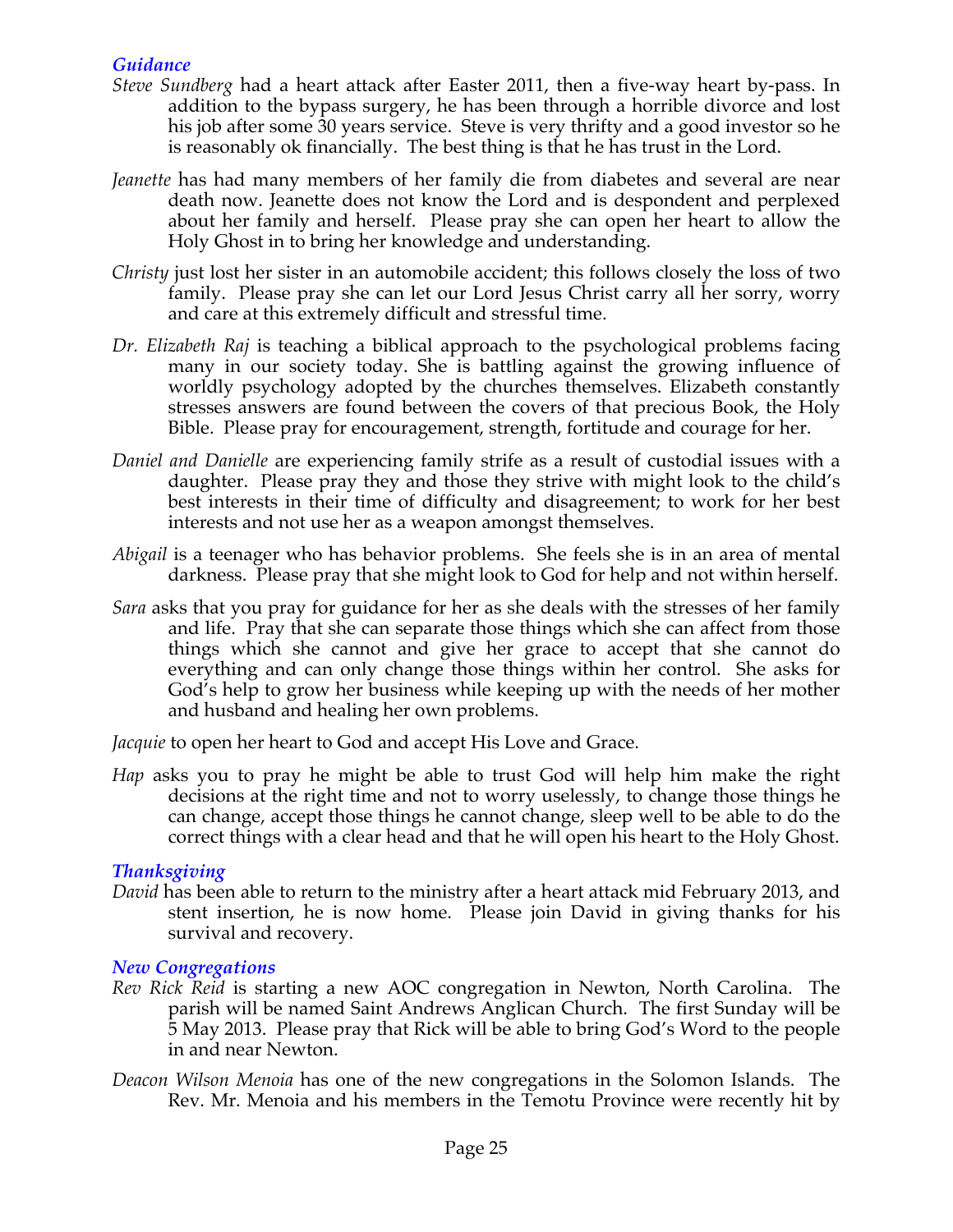the tsunami and you all prayed for and helped the members then. Now they are facing a tsunami of human beings (works of the Devil) and ask that you pray for them. They are in the Eastern end of the Islands and a ways away from the established congregations in these islands. Please pray for them as they bring souls to Christ as they establish His Church.

# *Guidance for Ministers*

*Rev LTC Al Ryan* has been appointed Deacon-In-Charge of the mission parish of St. Augustine of Canterbury Anglican Church, Anglican Church in America (ACA) parish in Old Orchard Beach, Maine. It is a small but growing mission, which has been plagued by clergy change. Al, the diocesan pilot, has been appointed for one year, during which time he is to help them identify what their needs are for a vicar. He has done this before and asks you to pray for God's help one more time; not only for himself, but for the parish.

### *Armed Forces & Contractors*

Airman Donny Patton (Bagram AB, Afghanistan), Jordan (USMC – Fleet Marine Force - Pacific), Trevor (USAF - KC-10 Boom Operator – Now in the Desert), Trevor (USN – Whidbey Island, EF-18 Pilot), Kurt Thomas (USN – Guam)

### *Persecuted*

Around the world, Christians are under attack, not only in the Muslim world, but from Hindus and others in India. Also, they are under continual attack in the name of "Separation of Church and State" in the western world, as it becomes actively atheist or pro-devil buddy. Please pray for God's guidance and protection for all persecuted Christians and those around them.

### *Various Special Requests*

- We ask that you pray, please ask God that the Holy Ghost might give you insight into how you might make the lives of your friends and family better. Remember helping others is not just those who you don't know!
- Please join us in praying that the *Free Teen Guitar Class* will be continue to be an opportunity for God to work in the lives of the kids and their families. Please ask God to guide the class to new opportunities to make Him known to others. Help us to let the love of our Lord shine through us into their lives, putting Him first, so that He might enter in to their hearts and lives.

# *Question that only you can ask*

What would you like to know about our history, what we believe, what we do or how we operate? Hap is looking for material for the continuing education class and *Thought for the Day* material. Help us help you. Please send your question to Hap so we all can get an answer. Just because you don't know the answer to your question doesn't mean you are the only one who doesn't know. But, if you don't ask, no one will know.

### *Priest, Minister or Pastor – What is in a title?*

Our rector, or head of the parish, prefers the office title of minister. Many Anglican clergy prefer the title priest and a few go by the ubiquitous pastor. As to "Father", the AOC disallows the use of the title Father. Why? Check out what Saint Matthew tells us Jesus said in Chapter 23:

**8** But be not ye called Rabbi: for one is your Master, even Christ; and all ye are brethren.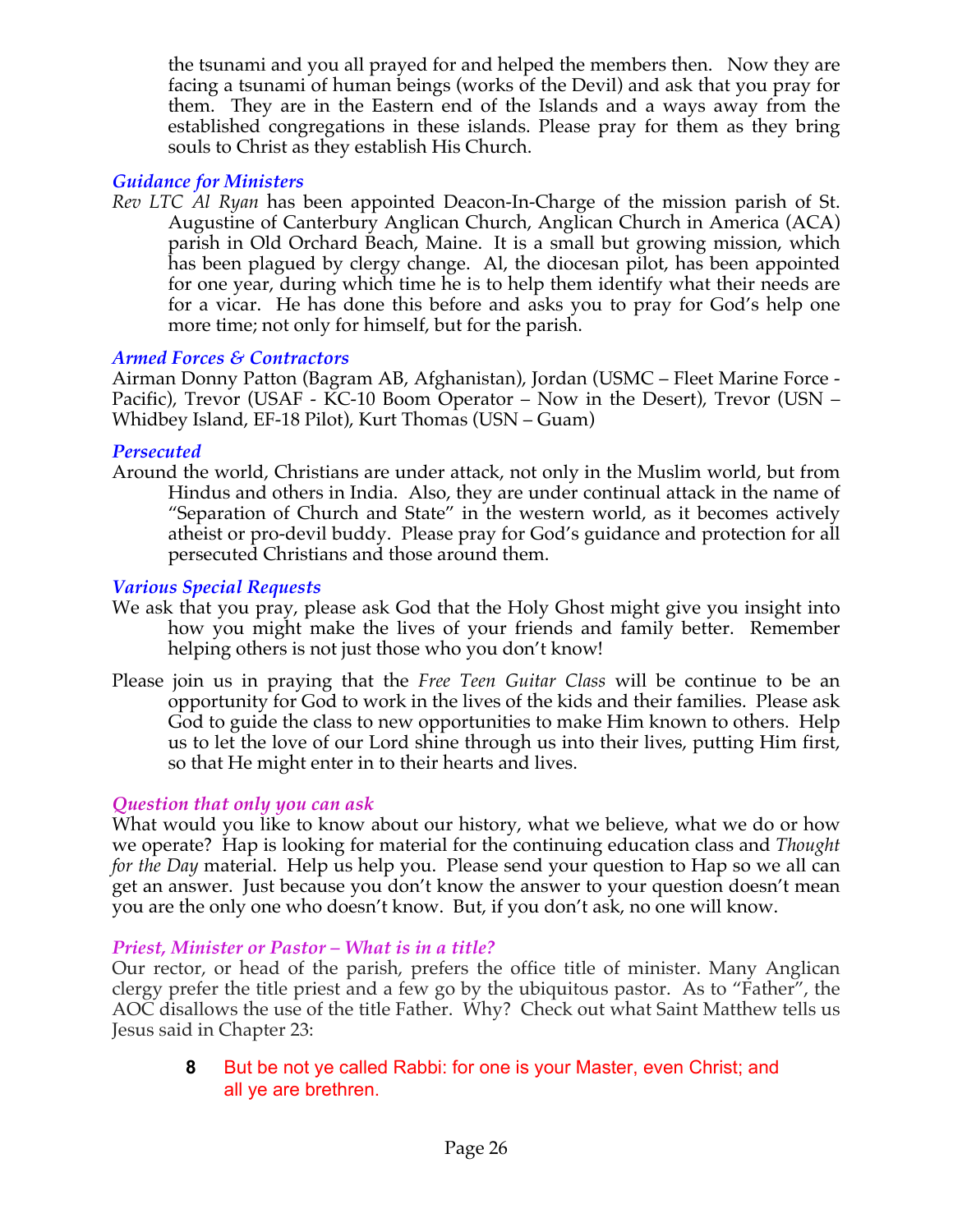### **9** And call no man your father upon the earth: for one is your Father, which is in heaven.

# **10** Neither be ye called masters: for one is your Master, even Christ.

When one addresses clergy members, outside a formal setting, your average high church clergy member loves to be called Father, as in "Hello, Father Smith." Your average low church clergy member, having read the Bible and being a bit concerned about Matthew 23 and the like, finds the titles off putting and also finds while they do give an air, it is not one that is a useful one, more like putting on airs, so to speak.

Does it make a difference? Does a rose by any other name not smell the same?

Obviously it does make a difference, for those who like to be called priest and father often believe they are intermediary priests with special powers and some even believe they are making a sacrifice at Holy Communion. Those who go by Bob, Rev Bob or Mr. Smith, normally understand fully they have no special powers, only special responsibilities, which if carried out give special results; they grok in fullness there was one sacrifice, one time, for all mankind, for all time. There is no sacrifice made at Holy Communion, though we are part of the original sacrifice, we make none. The sacrifice has been made and is made for us.

Our rector goes by Hap, or if you feel very formal or are in a heap of trouble, LTC Arnold, or since he is a telephone colonel, when speaking to him Colonel Arnold. We know who the minister is. Frankly, titles get in the way.

What about that priest, minister or pastor thing? Hap far prefers minister.

Why?

Because his job is to minister to the needs of our congregation, as well as those he encounters, and spread the Word.

What about priest?

Hap is one, it is the title of the office. It is an okay term, but there is too much of the sacrificing and medieval church there. Those who would tell you the word comes from presbyter are reaching in the present day use.

What about pastor?

Pastor comes from the Latin word for shepherd. Not a bad concept. The only problem with the title pastor is all those taco shops selling Tacos al Pastor! Personal preference is for minister, but frankly he does not care much one way or the other.

# *I'd like to get a different point across or announce something*

If you have a different point of view, I would be happy to give you room to get your point across. While this publication is my perspective on events, I recognize not everyone may agree and that some people would like to express their own opinion. If you want to write something, please forward your item to Hap (with a note as to whether or not you would like editing help) to: hap@faithfulcenturion.org.

# *Epistleers*

We post the list of Epistle Readers in the Sunday Report each week so you can either